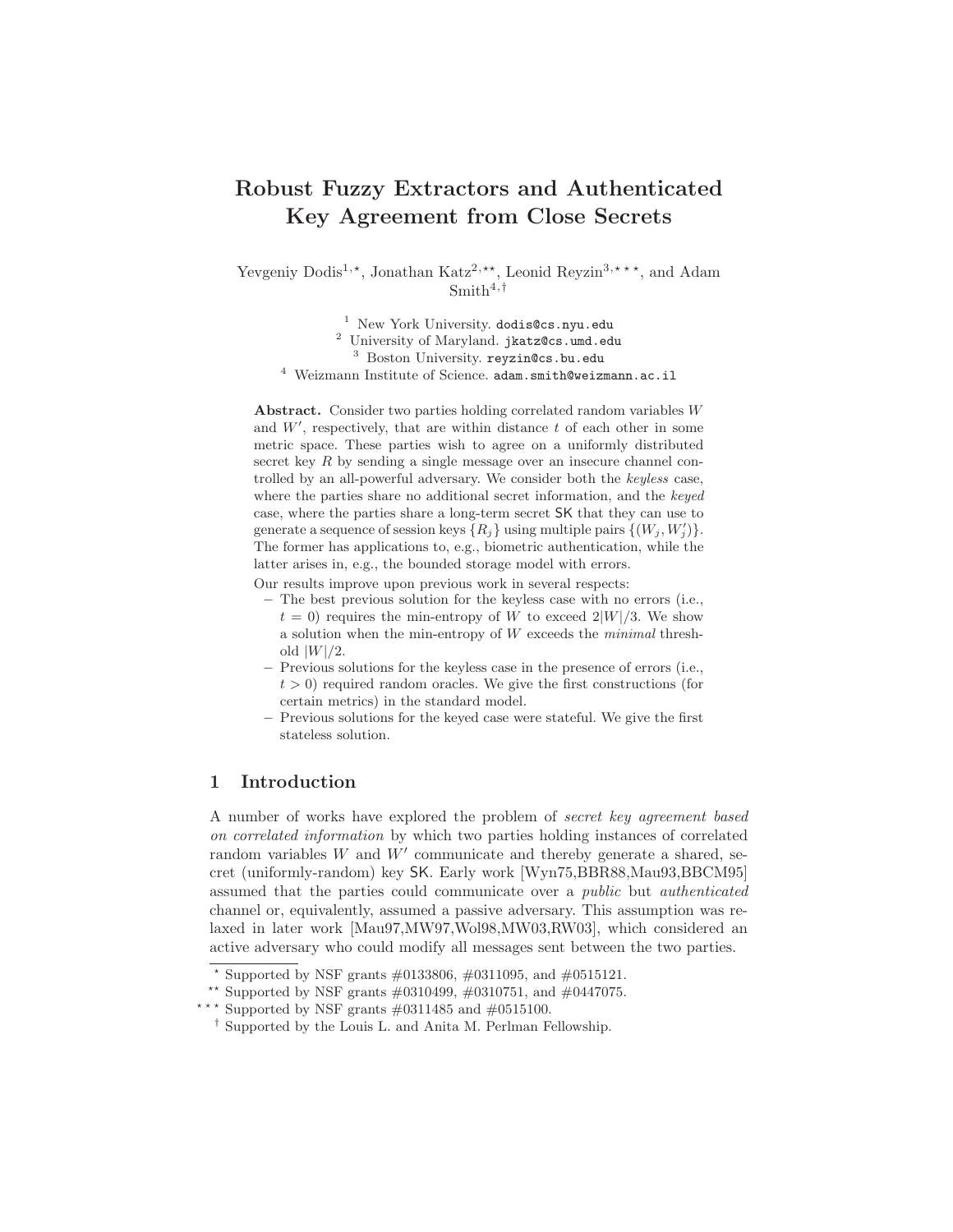The motivation of the above works was primarily to explore the possibility of information-theoretic security; however, this is not the only motivation. The problem also arises in the context of using noisy data (such as biometric information) for cryptographic purposes, even if computational security suffices. The problem also arises in the context of the bounded storage model (BSM) [Mau92] in the presence of errors [Din05,DS05]. We discuss each of these in turn.

Authentication using noisy data. In the case of authentication using noisy data, the random variables  $W, W'$  are *close* (with respect to some metric) but not identical. For simplicity, we assume the noisy data represents biometric information though the same techniques apply to more general settings. In this context, two different scenarios have been considered:

"Secure authentication:" Here, a trusted server stores the "actual" biometric data  $W$  of a user; periodically, the user obtains a fresh biometric scan  $W'$  which is close, but not identical, to  $W$ . The server and user then wish to mutually authenticate and agree on a key R.

"Key recovery:" Here, a user (on his own) uses his "actual" biometric data  $W$ to generate a random key  $R$  along with some public information  $P$ , and then stores  $P$  on a (possibly untrusted) server. The key  $R$  might then be used, say, to encrypt some data for long-term storage. At a later point in time, the user obtains a fresh biometric scan  $W'$  along with the value  $P$  from the server; together, these values enable recovery of  $R$  (and hence enable decryption of the data).

In the second setting the user is, in effect, running a key agreement protocol with *himself* at two points in time, with the (untrusted) server acting as the "communication channel" between these two instances of the user. This second scenario inherently requires a non-interactive (i.e., one-message) key agreement protocol since  $W$  is no longer available at the later point in time. Note also that any solution for the second scenario is also a solution for the first.

Solutions for achieving secret key agreement using noisy data and an authenticated channel are known [BBR88,BBCM95,DORS06,JW99,FJ01,LT03]. However, existing work such as [Mau97,MW97,Wol98,MW03,RW03] does not solve the above problem when the parties communicate over an unauthenticated channel. Positive results in the unauthenticated setting were known only for two special cases: (1) when  $W = W'$  and (2) when W and W' consist of (arbitrarilymany) independent realizations of the same random experiment; i.e.,  $W =$  $(W^{(1)}, W^{(2)}, ...)$  and  $W' = (W'^{(1)}, W'^{(2)}, ...)$ . In the case of biometric data, however,  $W, W'$  are not likely to be equal and we cannot in general obtain an unbounded number of samples.

Recently, some partial solutions to the problems considered above have been obtained in the unauthenticated setting. Boyen [Boy04] shows, in the random oracle model, how to achieve unidirectional authentication with noisy data, as well as a weak form of security in the "key recovery" setting (essentially, R remains secret but the user can be fooled into using an incorrect key  $R'$ ). Subsequent work of Boyen, et al.  $[BDK^+05]$  shows two solutions: the first is noninteractive but relies on random oracles; the second solution can be used for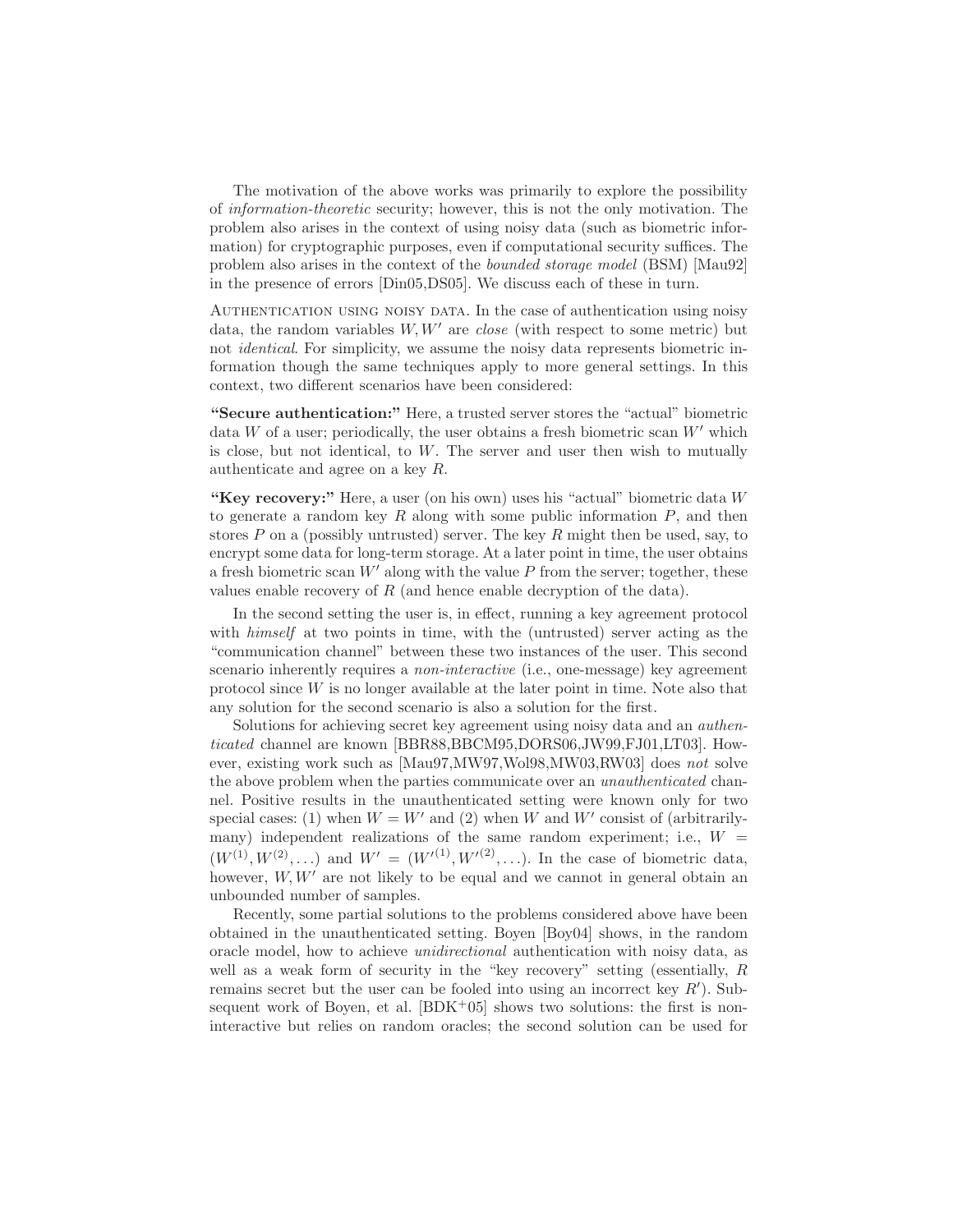secure authentication but does not apply to the "key recovery" scenario because it requires interaction. This second solution has some other limitations as well: since it relies on a underlying password-based key-exchange protocol, it inherently provides computational rather than information-theoretic security; furthermore, given the current state-of-the-art for password-based key exchange [BPR00,BMP00,KOY01,GL01,GL03], the resulting protocol is either impractical or else requires additional assumptions such as random oracles/ideal ciphers or public parameters.

The bounded storage model and the "keyed" case. Key agreement using correlated information arises also in the context of the bounded storage model (BSM) [Mau92] in the presence of errors [Din05,DS05]. In the BSM, two parties share a long-term secret key SK. In each of an unlimited number of time periods  $j = 1, \ldots$ , a long random string  $Z_j$  is broadcast to the parties (and observed by an adversary); the assumption is that the length of  $Z_j$  is more than what the adversary can store. The parties use  $SK$  and  $Z_j$  to generate a secret session key  $R_i$ , with  $|R_i| \gg |\mathsf{SK}|$ , in each period. This process should achieve "everlasting" security" [ADR02], meaning that even if SK is revealed to the adversary in some time period n, all session keys  $\{R_j\}_{j \leq n}$  remain independently and uniformly distributed from the perspective of the adversary.

A typical paradigm for achieving the above is for the parties to sample (using SK) shorter strings  $W_j$  and  $W'_j$ , respectively, from the random string  $Z_j$  in each period. Next, the parties use  $\check{W}_j$  (resp.,  $W'_j$ ) and SK to generate  $R_j$ . In standard treatments of the BSM (e.g., [Mau92,ADR02]), it is assumed that both parties receive identical copies of  $Z_j$  and hence  $W_j = W'_j$ . In the presence of transmission errors in  $Z_j$ , however, it is possible for  $W_j$  and  $W'_j$  to be close but not identical [Din05,DS05]. The parallels to the case of biometric authentication, as discussed earlier, should now be clear. Nevertheless, the problems are incomparable: in the case of the BSM with errors there is a stronger setup assumption (the parties share a long-term key SK), but the security requirements are more stringent.

OUR CONTRIBUTIONS. We focus on the abstract problem of secret key agreement between two parties holding instances  $w, w'$  of correlated random variables  $W, W'$ that are guaranteed to be close but not necessarily identical. Specifically, we assume that  $w$  and  $w'$  are within distance  $t$  with respect to some underlying metric. Some of our results hold for arbitrary metric spaces, while others assume the Hamming metric in particular.

We consider only *non-interactive* protocols defined by procedures (Gen, Rep) that operate as follows: the first party, holding w, computes  $(R, P) \leftarrow$  Gen $(w)$ and sends P to the second party; this second party computes  $R' \leftarrow \mathsf{Rep}(w', P)$ . (If the parties share a long-term key SK then Gen, Rep take this as additional input.) The basic requirements, informally, are

**Correctness:**  $R = R'$  whenever w' is within distance t of w. Security: If the entropy of W is high, R is uniformly distributed even given  $P$ .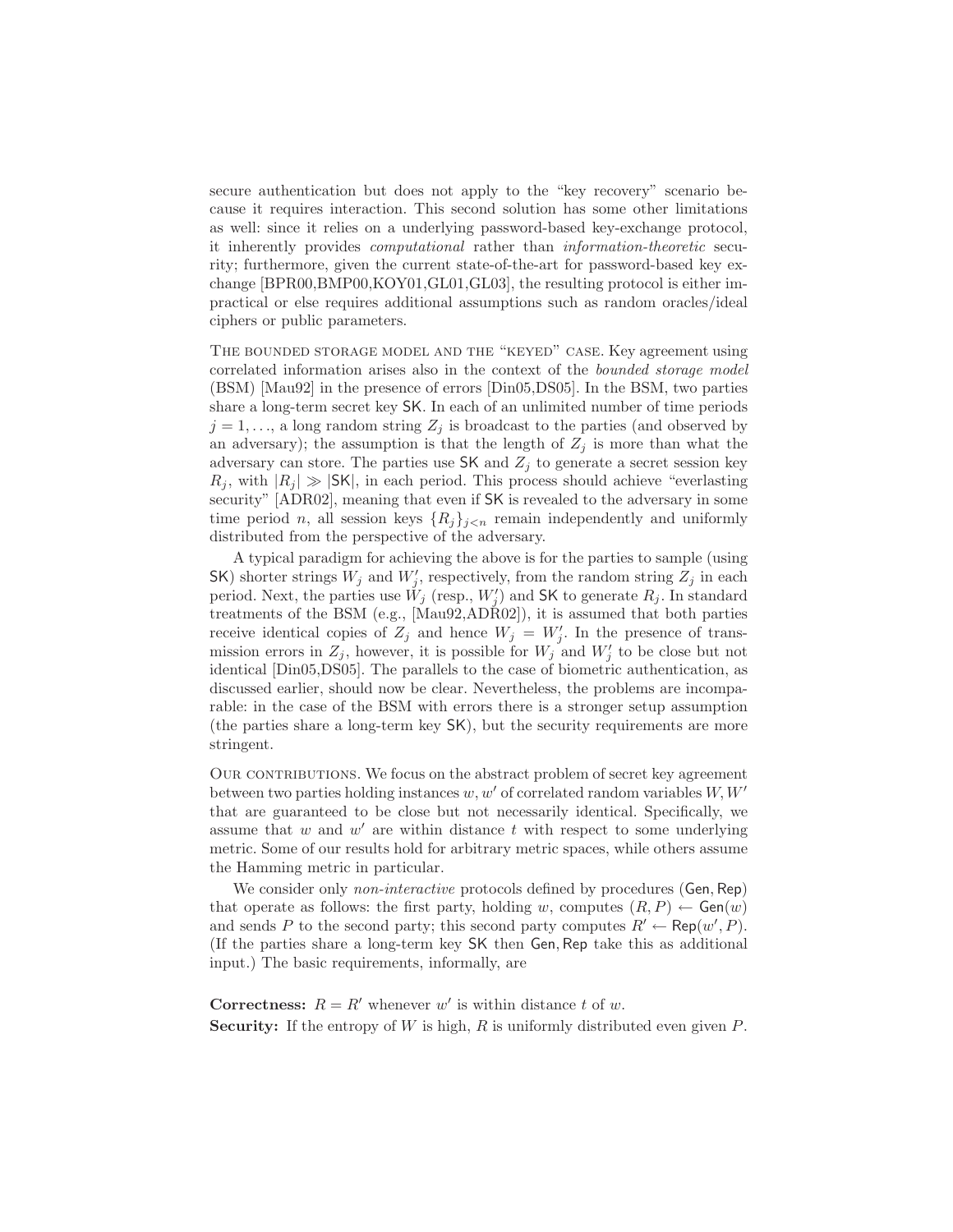So far, this gives exactly a fuzzy extractor as defined by Dodis et al. [DORS06] (although we additionally allow the possibility of a long-term key). Since we are interested in the case when the parties communicate over an unauthenticated channel, however, we actually want to construct robust fuzzy extractors  $[BDK^+05]$  that additionally protect against malicious modification of P. Robustness requires that if the adversary sends any modified value  $P' \neq P$ , then with high probability the second player will reject (i.e.,  $\mathsf{Rep}(w', P) = \perp$ ). Strong robustness requires this to hold even if the adversary learns the  $R$  (held by the first player). This property is essential in settings where the first party may begin using  $R$  before the second party computes  $R'$ , and is also needed for the "key recovery" scenario discussed earlier (since previous usages of  $R$  may leak information about it). Weak robustness, still sufficient for some applications, only requires robustness when  $R$  is not learned by the adversary.

Letting  $H_{\infty}(X)$  denote the min-entropy of a random variable X, we now describe our results.

The keyless case with no errors. Although our focus is on the case when  $W, W'$  are *close*, we obtain improvements also in the case when they are equal  $(i.e.,  $t = 0$ ). Specifically, the best previous non-interactive solution in this setting$ is due to Maurer and Wolf<sup>5</sup> [MW03] who show that when  $H_{\infty}(W) > 2|W|/3$  it is possible to achieve weak robustness and generate a shared key  $R$  of length  $H_{\infty}(W) - 2|W|/3$ . On the other hand, results of [DS02] imply that a noninteractive solution is impossible when  $H_{\infty}(W) \leq |W|/2$ .

We bridge the gap between known upper- and lower-bounds and show that whenever  $H_{\infty}(W) > |W|/2$  it is possible to achieve weak robustness and generate a shared key R of length  $2H_{\infty}(W) - |W|$ . This improves both the required minentropy of  $W$  as well as the length of the resulting key. Moreover, we give the first solution satisfying *strong* robustness which still works as long as  $H_{\infty}(W)$  $|W|/2$  (but extracts a slightly shorter key).

The keyless case with errors. The only previously-known construction of robust fuzzy extractors  $[BDK+05]$  relies on the random oracle model. (This solution is generic and applies to any metric admitting a good error-correcting code.) We (partially) resolve the main open question of  $[BDK^+05]$  by showing a construction of strongly robust fuzzy extractors in the standard model, for the case of the Hamming, set difference, or edit metrics. In fact, our solution is also better than the second (interactive) solution of  $[BDK^+05]$  in the "secure authentication" scenario: their solution achieves computational (rather than information-theoretic) security, and is impractical unless additional assumptions (such as the existence of public parameters) are made.

The keyed case with errors. Recent work focusing on the BSM with errors [Din05,DS05] shows that a constant relative Hamming distance between  $W_i$  and  $W'_{j}$  (recall, these are the samples recorded by the two parties) can be tolerated using a non-interactive protocol. The solution of [Din05] is stateful (i.e., SK is updated between each time period) while the second solution [DS05] requires the

 $5$  The journal version fixes some incorrect claims made in [MW97].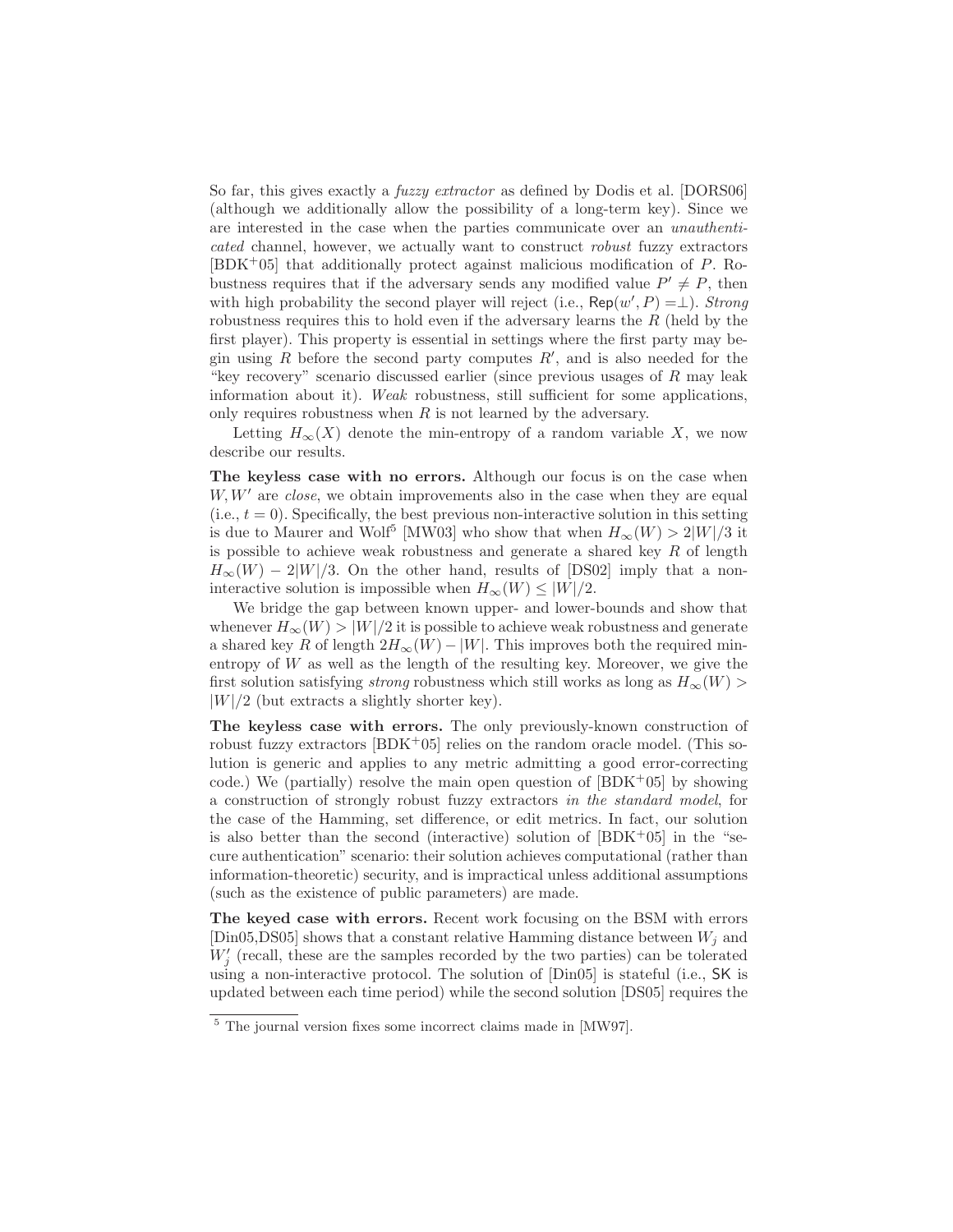parties to communicate over an authenticated channel. We construct a robust keyed fuzzy extractor (for generic metrics), and show that this enables a stateless BSM solution (for the Hamming metric) using an unauthenticated channel. In doing so, we retain essentially all other parameters of the previous BSM solutions.

# 2 Definitions

If S is a set,  $x \leftarrow S$  means that x is chosen uniformly from S. If X is probability distribution, then  $x \leftarrow X$  means that x is chosen according to distribution X. The notation  $\Pr_X[x]$  denotes the probability assigned by X to the value x. (We often omit the subscript when the probability distribution is clear from context.) If A is a probabilistic algorithm and x an input,  $A(x)$  denotes the random variable  $A(x; \omega)$  where random coins  $\omega$  are sampled uniformly. If X is a random variable, then  $A(X)$  is defined in the analogous manner. All logarithms are base 2.

The min-entropy of a random variable X is  $\mathbf{H}_{\infty}(X) = -\log(\max_{x} \Pr_{X}[x]).$ We define the (average) conditional min-entropy of X given Y as  $\mathbf{H}_{\infty}(X | Y) =$  $-\log(\mathbf{E}_{y \leftarrow Y}(2^{-\mathbf{H}_{\infty}(X|Y=y)}))$ . This (non-standard) definition is convenient for cryptographic purposes [DORS06,RW05].

**Definition 1.** A family of efficient functions  $\mathcal{H} = \{h_i : \{0,1\}^n \to \{0,1\}^{\ell}\}_{i \in I}$  is  $\delta$ -almost universal if for all distinct  $x, x'$  we have  $\Pr_{i \leftarrow I}[h_i(x) = h_i(x')] \leq \delta$ . Families with  $\delta = 2^{-\ell}$  are called universal.

Let  $X_1, X_2$  be two probability distributions over S. Their statistical distance is **SD**  $(X_1, X_2) \stackrel{\text{def}}{=} \frac{1}{2} \sum_{s \in S} |Pr_{X_1}[s] - Pr_{X_2}[s]|$ . If two distributions have statistical distance at most  $\varepsilon$ , we say they are  $\varepsilon$ -close, and write  $X_1 \approx_{\varepsilon} X_2$ . Note that  $\varepsilon$ close distributions cannot be distinguished with advantage better than  $\varepsilon$  even by a computationally unbounded adversary.

**Definition 2.** An efficient probabilistic function  $Ext : \{0,1\}^n \rightarrow \{0,1\}^{\ell}$  is a strong  $(m, \varepsilon)$ -extractor if for all distributions X over  $\{0,1\}^n$  with  $\mathbf{H}_{\infty}(X) \geq m$ we have  $SD((I, Ext(X; I)), (I, U_{\ell})) \leq \varepsilon$ . The randomness I is called the seed.  $\diamondsuit$ 

**Lemma 1 ([BBR88,HILL99]).** Fix  $m, \varepsilon > 0$ , and  $\ell \leq m - 2 \log(\frac{1}{\varepsilon})$ . If  $\mathcal{H} =$  ${h_i: \{0,1\}^n \to \{0,1\}^\ell\}_{i\in I}$  is a  $2^{-\ell}(1+\varepsilon^2)$ -almost universal family then H is a strong  $(m, \varepsilon)$ -extractor.

One-time message authentication codes (MACs). One-time MACs allow information-theoretic authentication of a message using a key shared in advance.

**Definition 3.** A function family  $\{MAC_{\mu} : \{0,1\}^{\tilde{n}} \rightarrow \{0,1\}^{\nu}\}\$ is a strongly  $\delta$ secure (one-time) MAC *if: (a) for any x and*  $\sigma$ *,*  $Pr_{\mu}$  [MAC $_{\mu}(x) = \sigma] = 2^{-v}$ *; and* (b) for any  $x \neq x'$  and any  $\sigma, \sigma'$ ,  $\Pr_{\mu} [\text{MAC}_{\mu}(x') = \sigma' | \text{MAC}_{\mu}(x) = \sigma] \leq \delta$ .  $\diamondsuit$ 

The definition above is stronger than usual, since part (b) requires security conditioned on a worst-case choice of  $\sigma$ , rather than taking an average over  $\mu$ . However, it is convenient because it is satisfied by standard constructions, and also composes nicely with universal hash families: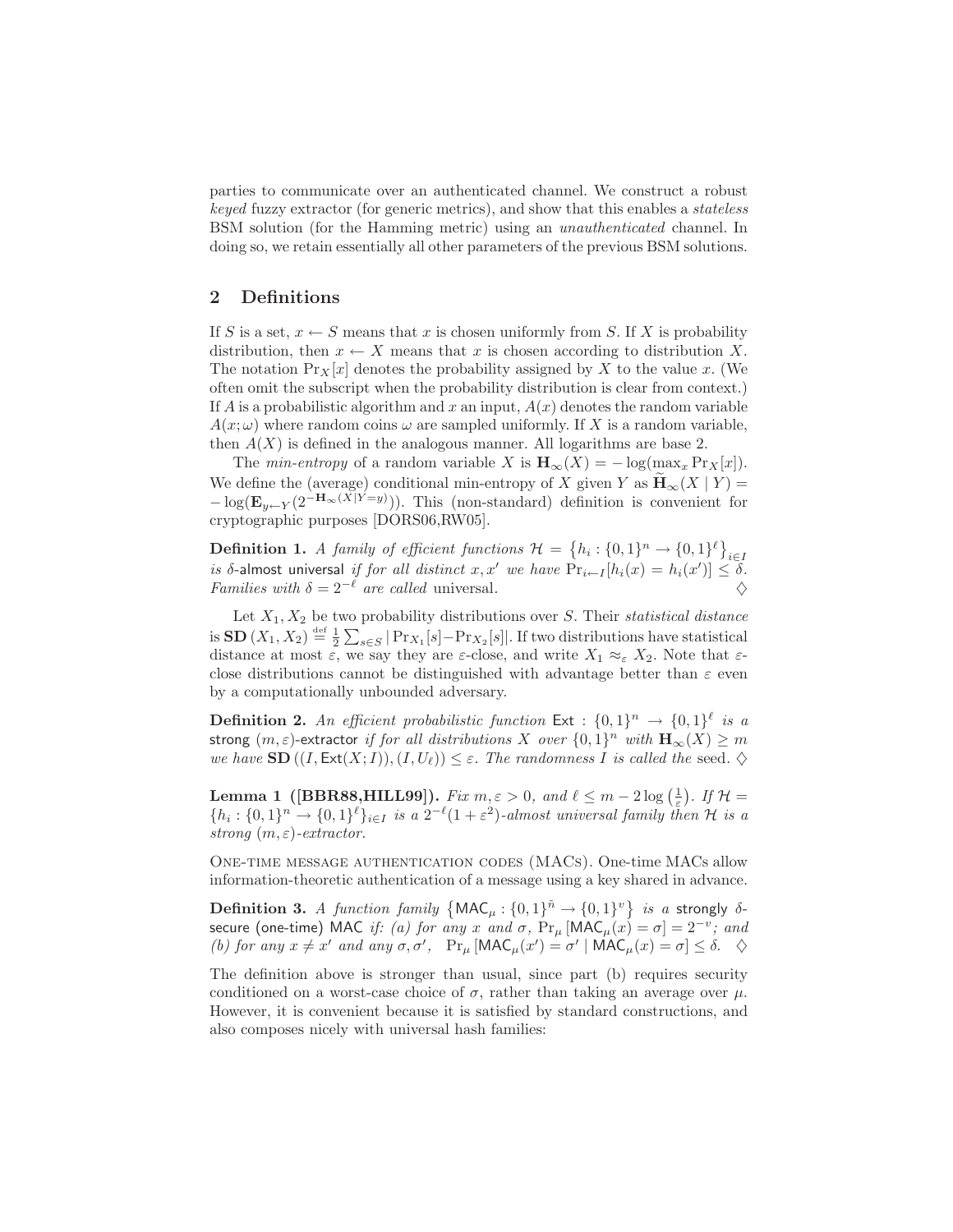**Lemma 2.** If  $\{MAC_{\mu} : \{0,1\}^u \rightarrow \{0,1\}^v\}$  is a strongly  $\delta$ -secure MAC and  $\{h_i: \{0,1\}^n \to \{0,1\}^u\}$  is  $\delta'$ -almost universal, then  $MAC'_{\mu,i}(x) = MAC_{\mu}(h_i(x))$ is a strongly  $(\delta + \delta')$ -secure MAC for  $\tilde{n}$ -bit messages.

SECURE SKETCHES AND FUZZY EXTRACTORS. We start by reviewing the definitions of (ordinary) secure sketches and fuzzy extractors from [DORS06]. Let M be a metric space with distance function dis.

**Definition 4.** An  $(m, \tilde{m}, t)$ -secure sketch is a pair of efficient randomized procedures (SS, SRec) s.t.:

- 1. The sketching procedure SS on input  $w \in \mathcal{M}$  returns a bit string  $s \in \{0,1\}^*$ . The recovery procedure SRec takes an element  $w' \in \mathcal{M}$  and  $s \in \{0,1\}^*$ .
- 2. Correctness: If  $dis(w, w') \leq t$  then  $SRec(w', SS(w)) = w$ .
- 3. Security: For any distribution W over M with min-entropy m, the (average) min-entropy of W conditioned on s does not decrease very much. Specifically, if  $\mathbf{H}_{\infty}(W) \geq m$  then  $\mathbf{H}_{\infty}(W | S\mathsf{S}(W)) \geq \tilde{m}$ .

The quantity  $m - \tilde{m}$  is called the entropy loss of the secure sketch.  $\diamondsuit$ 

For the case of the Hamming metric on  $\mathcal{M} = \{0, 1\}^n$ , the following "codeoffset" construction [BBR88, Cré97] is well known. The sketch  $s = SS(w)$  consists of the syndrome<sup>6</sup> of w with respect to some (efficiently decodable)  $[n, k, 2t + 1]$ error-correcting code C. We do not need any details of this construction other than the facts that s is a (deterministic) *linear function* of w and that the entropy loss is at most  $|s| = n - k$ .

**Definition 5.** An  $(m, \ell, t, \varepsilon)$ -fuzzy extractor is a pair of efficient randomized procedures (Gen, Rep) with the following properties:

- 1. The generation procedure Gen, on input  $w \in \mathcal{M}$ , outputs an extracted string  $R \in \{0,1\}^{\ell}$  and a helper string  $P \in \{0,1\}^*$ . The reproduction procedure Rep takes an element  $w' \in \mathcal{M}$  and a string  $P \in \{0,1\}^*$  as inputs.
- 2. Correctness: If  $dis(w, w') \leq t$  and  $(R, P) \leftarrow Gen(w)$ , then  $Rep(w', P) = R$ .
- 3. Security: For any distribution W over M with min-entropy m, the string R is close to uniform even conditioned on the value of P. Formally, if  $\mathbf{H}_{\infty}(W)$ m and  $(R, P) \leftarrow$  Gen $(W)$ , then we have  $SD((R, P), (U_{\ell}, P)) \leq \varepsilon$ .  $\diamondsuit$

Composing an  $(m, \tilde{m}, t)$ -secure sketch with a strong  $(\tilde{m} - \log(\frac{1}{\varepsilon}), \varepsilon)$ -extractor  ${h_i: \mathcal{M} \to \{0,1\}^{\ell}\}\$  yields a  $(m,\ell,t,2\varepsilon)$ -fuzzy extractor [DORS06]. In that case  $P = (SS(w), i)$  and  $R = h_i(w)$ .

#### 2.1 Robust Fuzzy Extractors

Fuzzy extractors, defined above, protect against a passive attack in which an adversary observes P, and tries to learn something about the extracted key R. However, the definition says nothing about what happens if an adversary can modify  $P$  as it is sent to the user holding  $w'$ . That is, there are no guarantees about the output of Rep $(w', \tilde{P})$  for  $\tilde{P} \neq P$ .

<sup>&</sup>lt;sup>6</sup> For a linear code with parity check matrix H, the syndrome of w is  $wH^{\top}$ .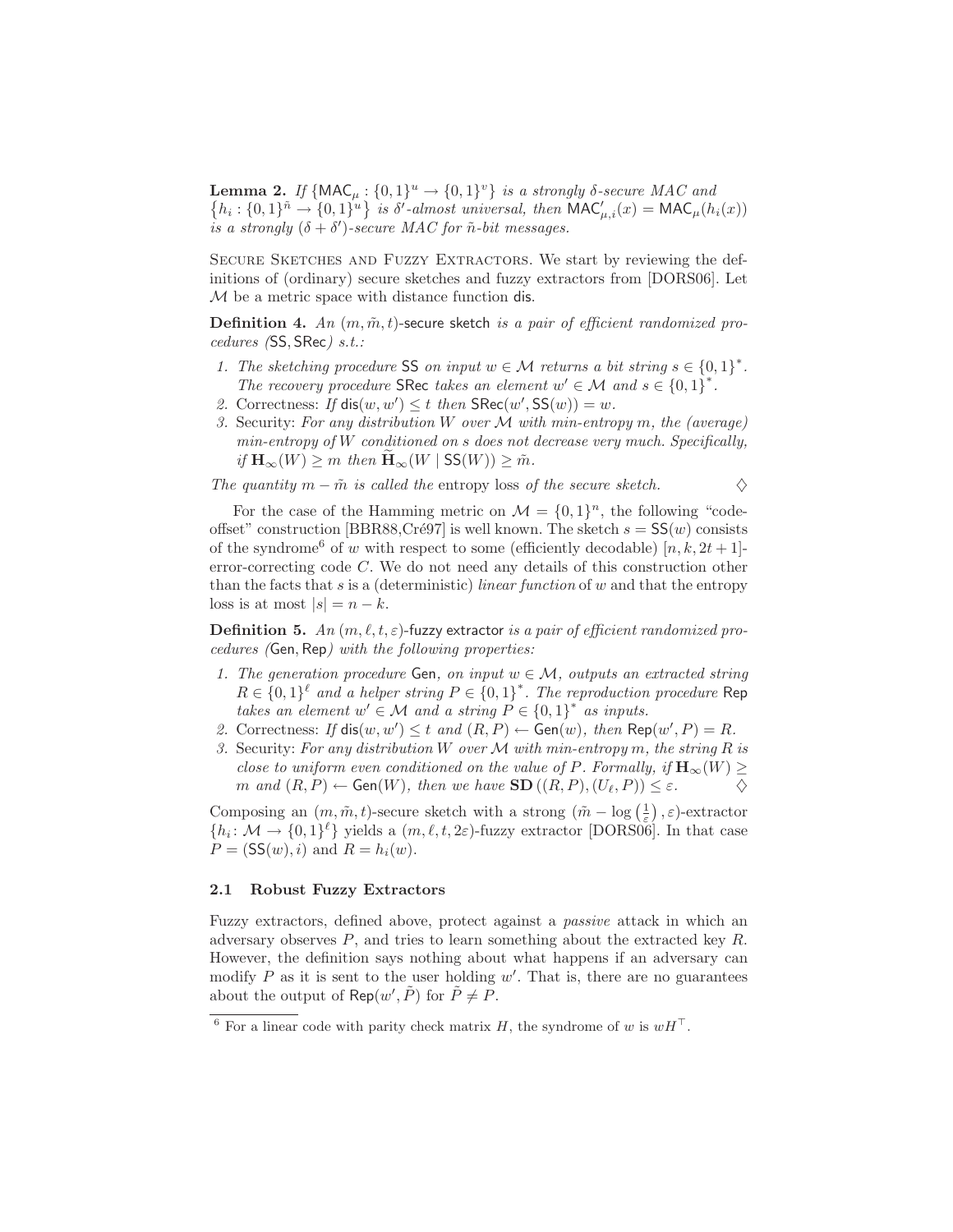Boyen et al.  $[BDK+05]$  propose the notion of *robust* fuzzy extractors which provides strong guarantees against such an attack. Specifically, Rep can output either a key or a special value  $\perp$  ("fail"). We require that any value  $\tilde{P} \neq P$ produced by the adversary given P causes  $\mathsf{Rep}(w', \tilde{P})$  to output  $\perp$ . Modified versions of the correct public information P can therefore be detected.

We consider two variants of this idea, depending on whether Gen and Rep additionally share a (short) long-term key SK. Boyen et al. considered the keyless primitive; this is what we define first. Further below, we adjust the definitions to the case of a shared key.

If  $W, W'$  are two (correlated) random variables over a metric space  $\mathcal{M}$ , we say  $dis(W, W') \leq t$  if the distance between W and W' is at most t with probability one. We call  $(W, W')$  a  $(t, m)$ -pair if  $\textsf{dis}(W, W') \leq t$  and  $\mathbf{H}_{\infty}(W) \geq m$ .

**Definition 6.** Given algorithms (Gen, Rep) and values  $w, w' \in M$ , consider the following game involving an adversary A: Compute  $(R, P) \leftarrow$  Gen $(w)$  and  $P =$  $\mathcal{A}(R, P)$ . The adversary succeeds if  $\tilde{P} \neq P$  and  $\mathsf{Rep}(w', \tilde{P}) \neq \perp$ .

(Gen, Rep) is a (strong)  $(m, \ell, t, \varepsilon, \delta)$ -robust fuzzy extractor if it is an  $(m, \ell, t, \varepsilon)$ fuzzy extractor, and for all  $(t, m)$ -pairs  $(W, W')$  and all adversaries A, the probability of success is at most  $\delta$ . The notion of a  $(m, \ell, t, \varepsilon, \delta)$ -weakly-robust fuzzy extractor is defined similarly, except that  $A$  is given only  $P$  and not  $R$ .

See Fig. 1 for an illustration.  $\Diamond$ 

Re-using Robust Extractors. The definition of robust extractors composes with itself in some situations. For example, a generalization of the above (used in [BDK<sup>+</sup>05]) allows the adversary to output  $(\tilde{P}_1, \ldots, \tilde{P}_j)$ ; the adversary succeeds if there exists an i with  $\mathsf{Rep}(w', \tilde{P}_i) \neq \perp$ . A simple union bound shows that the success probability of an adversary in this case increases at most linearly in  $j$ .

Similarly, suppose that two players (Alice and Bob) receive a sequence of correlated pairs of random variables  $(W_1, W'_1), (W_2, W'_2), \ldots$ , such that each pair is at distance at most  $t$  and the entropy of  $W_i$  conditioned on information from other time periods  $\{(W_j, W'_j)\}$  $j\neq i$  is at least m (we call such a sequence  $(t,m)$ correlated). Once again, a simple hybrid argument shows that Alice and Bob can agree on (essentially) random and uncorrelated keys  $R_1, R_2, \ldots$ , by having Alice apply Gen to each  $W_i$  and send  $P_i$  to Bob. Namely, after j periods the attacker's advantage at distinguishing the vector of unknown keys from random is at most  $j\varepsilon$ , and her probability of forging a valid message  $\tilde{P}_i$  is at most  $\delta$  in each period.

Keyed Robust Fuzzy Extractors. In some scenarios, such as the bounded storage model, the parties running Gen and Rep can additionally share a short, truly random key to help them extract a  $(\text{long})$  session key R from close variables  $W$  and  $W'$ . Syntactically, this simply means that Gen and Rep now also take an extra input SK: namely, we have  $(R, P) \leftarrow$  Gen<sub>SK</sub> $(w)$ ,  $R' = \mathsf{Rep}_{SK}(w', P)$ , and require that for any SK we have  $R = R'$  whenever  $\text{dis}(w, w') \leq t$ .

The robustness property of keyed fuzzy extractors (Def. 6) does not change with the addition of SK: in particular, the attacker does not get the secret key SK in the unforgeability game of Def. 6. At first glance, this appears to trivialize the problem of constructing keyed robust fuzzy extractors. For example, one might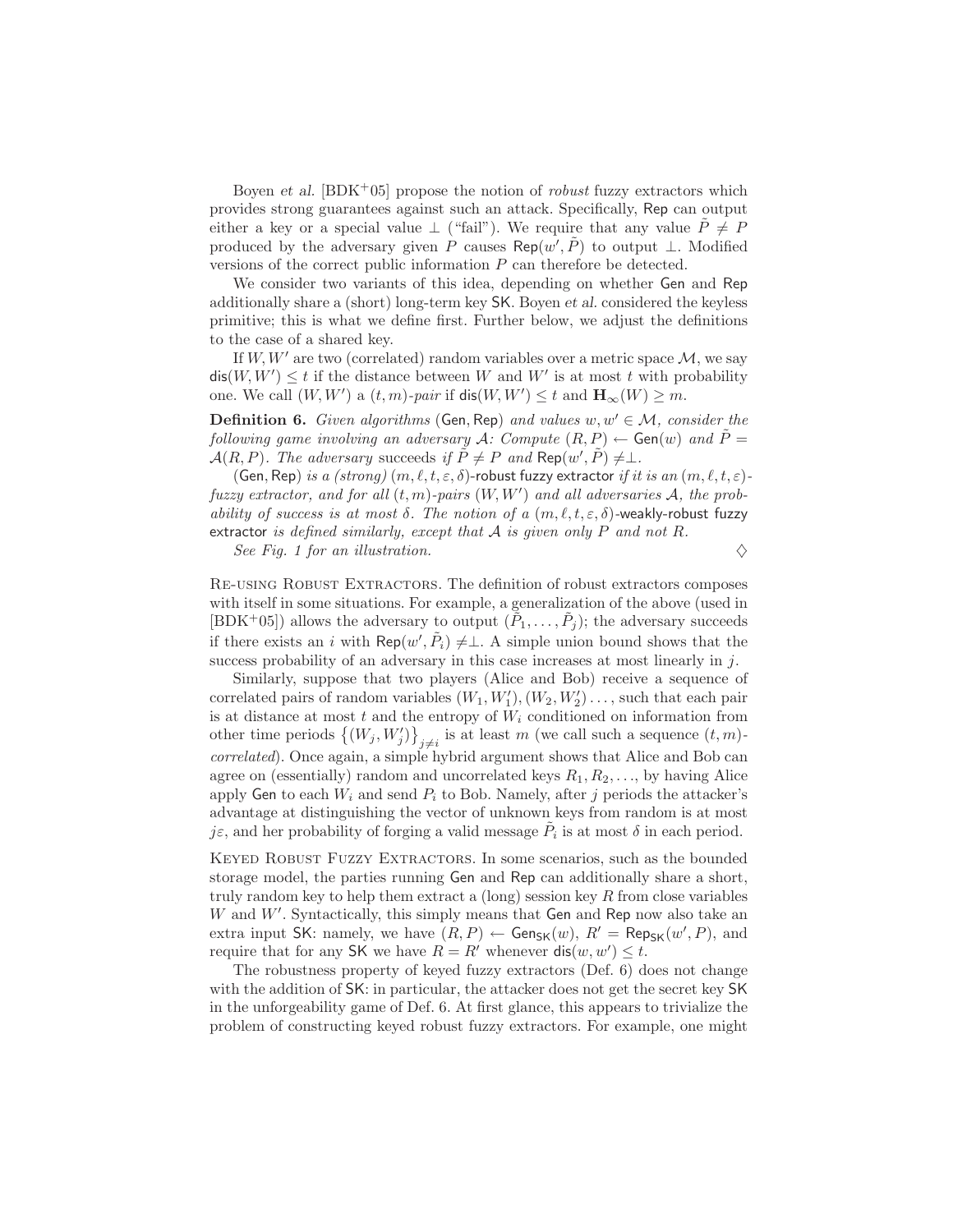attempt the following transformation. Given an output  $(R, P)$  or a regular fuzzy extractor, let SK be a key to an information-theoretic MAC, and simply append to P its own tag  $\mathsf{MAC}_{\mathsf{SK}}(P)$  computed using SK. This transformation is not sufficient, however, because keyed fuzzy extractors must satisfy a very strong security (i.e. extraction) condition which we define next.

**Definition 7.** A keyed keyed  $(m, \ell, t, \varepsilon)$ -fuzzy extractor (Gen, Rep) is secure if for any distribution W over M with min-entropy m, the string  $(SK, R)$  is close to a pair of fresh uniform random strings, even conditioned on the value of P:  $if \mathbf{H}_{\infty}(W) \geq m \text{ and } (R, P) \leftarrow \mathsf{Gen}_{\mathsf{SK}}(W), \text{ then } (\mathsf{SK}, R, P) \approx_{\varepsilon} (U_{|\mathsf{SK}|}, U_{\ell}, P).$ 

We say the extractor is strongly secure if  $(SK, R, P) \approx_{\varepsilon} (U_{|SK|}, U_{\ell}, U_{|P|})$ .  $\diamondsuit$ 

The security condition for keyed extractors ensures that value of SK is essentially independent from the attacker's view. For example, the simplistic transformation above from regular fuzzy extractors leaks the tag of P (which is a known deterministic function of SK) to the attacker A, implying that SK no longer looks random to  $A$  — it therefore does not satisfy Def. 7. This security condition is important for two reasons: first, it means that the session key  $R$  remains



Fig. 1. Robustness of extractors (Def. 6). Dotted lines indicate variations in the definition. (a) Keyed extractors take an additional input SK shared by Gen and Rep. (b) For weak robustness, the adversary does not have access to the extracted key R.

secure even if the long-term key SK is revealed in the future; second, the longterm key can be re-used (e.g., for future authentication). If Alice and Bob are given a sequence of j correlated pairs (as discussed above), then  $A$  has advantage at most  $j\epsilon$  in distinguishing the vector of unknown session keys from random. Similarly, her probability of forging a valid  $\tilde{P}_j$  in the j-th execution of the robustness game (Def. 6) is at most  $j\varepsilon + \delta$ . The repeated game and its reduction to the one-time definitions presented here are given in detail in the full version of this paper.

Finally, we note that some settings require a more stringent condition called strong security in Def. 7. In this case the adversary's view hides both the longterm key  $SK$  and the exact distribution of W (since  $P$  is distributed identically regardless of  $W$ ). The bounded storage model, discussed in Section 4, is an example of such a setting.

# 3 Constructing Robust Fuzzy Extractors

In this section, we describe new constructions of robust fuzzy extractors. In particular, these solve the problem of secret key generation over a completely insecure channel. We begin by analyzing the case of no errors (i.e.,  $t = 0$ ) and then consider the more challenging case where errors may occur.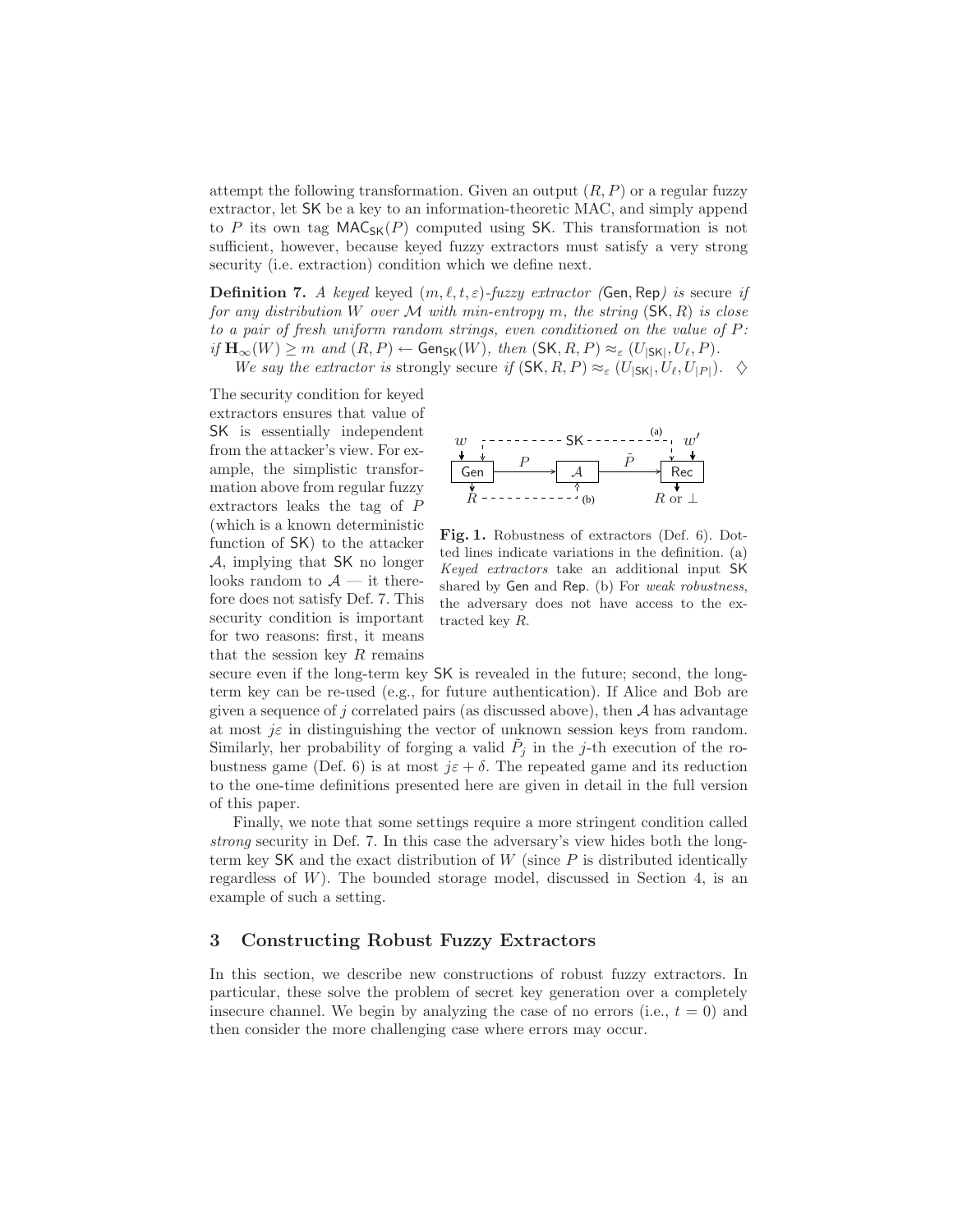# 3.1 The Errorless Case  $(w = w')$

Recall the "standard" solution using strong extractors, which works when the adversary is *passive*. In this case,  $Gen(w)$  chooses a random seed i for a strong extractor and sets  $R = h_i(w)$  and  $P = i$ ; the recovery procedure Rep $(w, i)$ simply outputs  $R = h_i(w)$ . Unfortunately, this solution does not work if the adversary is *active*. In particular, if  $i' \neq i$  there is no longer any guarantee on the output  $\mathsf{Rep}(w, i')$  (and it is easy to show counterexamples where a malicious i' completely determines  $\mathsf{Rep}(w, i')$  even if w is uniform). One idea is to somehow authenticate  $i$  using the extracted key  $R$ ; in general, this does not work either. It turns out, however, that  $w$  itself can be used to authenticate  $i$ , at least for a particular choice of MAC and a particular strong extractor. Details follow.

CONSTRUCTION. We define the procedures (Gen, Rep). To compute  $Gen(w)$ , parse the *n*-bit string w as two strings a and b of lengths  $n - v$  and v, respectively (the value of v will be determined later). View a as an element of  $\mathbb{F}_{2^{n-v}}$  and b as an element of  $\mathbb{F}_{2^v}$  so that addition in the field corresponds to exclusive-or of bit strings. Choose a random  $i \in \mathbb{F}_{2^{n-v}}$ , compute  $ia \in \mathbb{F}_{2^{n-v}}$ , and let  $[ia]_{v+1}^{n-v}$  denote the most significant  $n-2v$  bits of ia and  $[ia]_1^v$  denote the remaining v bits. View  $[ia]_1^v$  as an element of  $\mathbb{F}_{2^v}$ . Then compute  $\sigma = [ia]_1^v + b$ , set  $P = (i, \sigma)$ , and let the extracted key be  $R = [ia]_{v+1}^{n-v}$ .

 $Rep(w, P')$ , where  $P' = (i', \sigma')$ , proceeds as follows. Parse w as two strings a and b as above. Then verify that  $\sigma' = [i'a]_1^v + b$  and output  $\perp$  if this is not the case. Otherwise, compute the extracted key  $R = [i'a]_{v+1}^{n-v}$ .

**Theorem 1.** Let  $|w| = n$ . For an appropriate setting of v, the above construction is an  $(m, \ell, 0, \varepsilon, \delta)$ -weakly-robust extractor for any  $m, \ell, \varepsilon, \delta$  satisfying  $\ell \leq 2m-n-2\max\left\{\log\left(\frac{1}{\delta}\right), 2\log\left(\frac{1}{\varepsilon}\right)\right\}$ . It is an  $(m,\ell,0,\varepsilon,\delta)$ -robust extractor when  $\ell \leq \min\left(\frac{2m-n}{3}-\frac{2}{3}\log\left(\frac{1}{\delta}\right), 2m-n-4\log\left(\frac{1}{\varepsilon}\right)\right)$ .

The proof is given in the full version. Observe that extraction is possible as long as  $\mathbf{H}_{\infty}(W) \stackrel{\text{def}}{=} m > |W|/2$ . Furthermore, in the case of weakly robust extraction (which is the notion of security considered by Maurer and Wolf [MW03]) we extract a key of length roughly  $2 \cdot H_{\infty}(W) - |W|$ .

#### 3.2 Authenticating a Message While Extracting

The above construction uses the input  $w$  to authenticate the extractor seed  $i$ . It can be extended to additionally authenticate a (bounded-length) message M; i.e., to be simultaneously a robust fuzzy extractor and an information-theoretic one-time MAC. In this case, both Gen and Rep will take an additional input  $M$ , and it should be difficult for an adversary to cause Rep to accept a different M. (We are being informal here since this is merely a stepping stone to the results of the following section.) Naturally, this could be done easily by using (a part of)  $R$ as a key for a MAC, but this would correspondingly reduce the final number of extracted bits. In contrast, the approach presented here (almost) does not reduce the length of  $R$  at all. We adapt a standard technique [WC81] for authenticating long messages using almost-universal hash functions.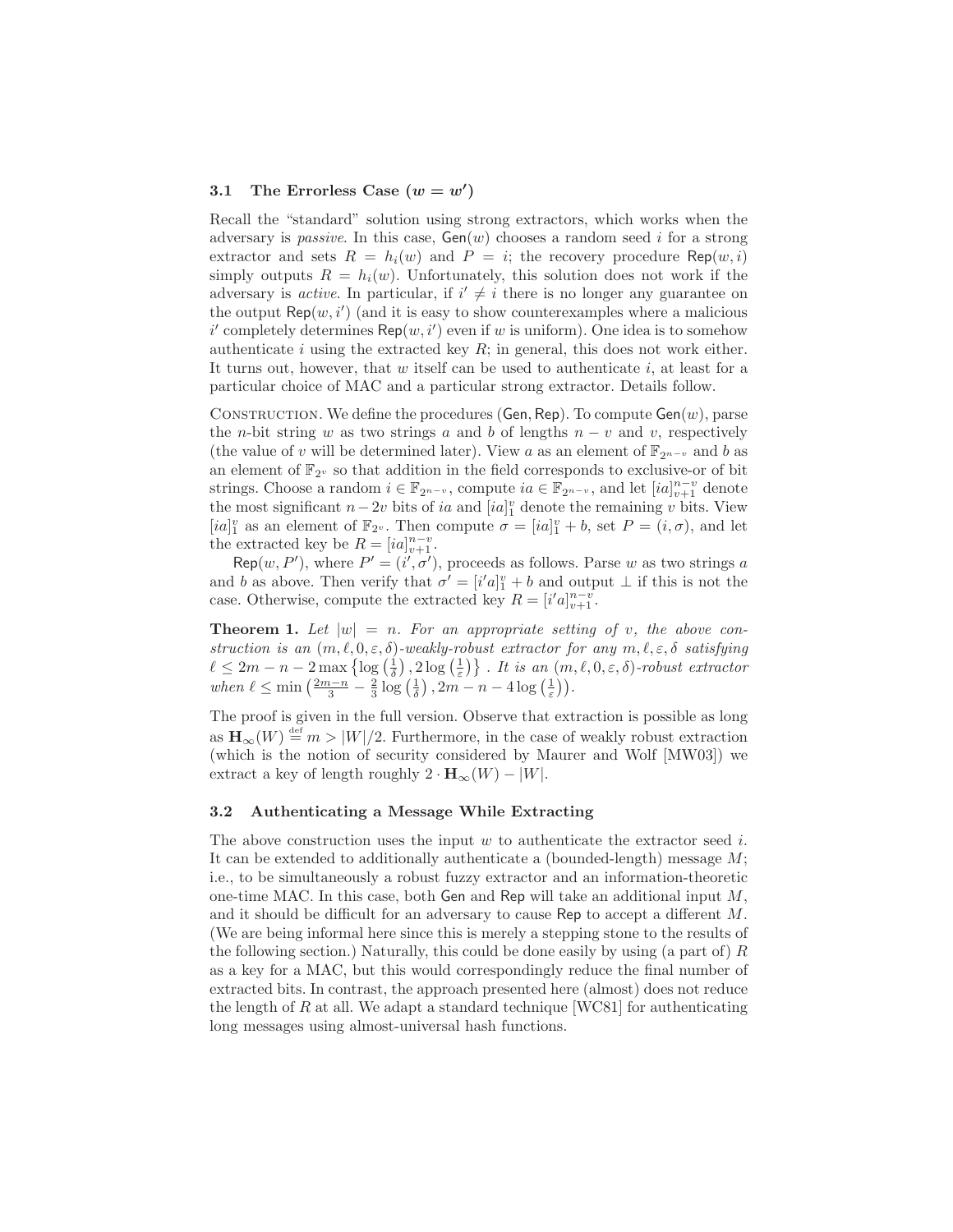CONSTRUCTION. Assume  $|M| \leq L \cdot (n - v)$ , where L is known to all parties in advance. Split M into L chunks  $M_0, \ldots, M_{L-1}$ , each  $n - v$  bits long, and view these as coefficients of a polynomial  $M(x) \in \mathbb{F}_{2^{n-v}}[x]$  of degree  $L-1$ . Modify the construction of the previous section as follows: to compute  $Gen(w, M)$ , parse w as  $a||b$ , choose random  $i \in \mathbb{F}_{2^{n-v}}$ , compute  $\sigma = [a^2M(a) + ia]_1^v + b$ , and set  $P = (i, \sigma)$ . As before, the extracted key is  $R = [ia]_{v+1}^{n-v}$ .

Given w, M', and  $P' = (i', \sigma')$ , verify that  $|M'| \le L(n - v)$  and that  $\sigma' =$  $[a<sup>2</sup>M'(a) + i'a]<sub>1</sub><sup>v</sup> + b$ . If so, compute  $R = [i'a]_{v+1}^{n-v}$ .

The property we need is that every distinct pair of tuples  $(M, i) \neq (M', i')$ the "difference" polynomial  $f(x) = x^2(M(x) - M'(x)) + (i - i')x$  is non-constant and has degree at most  $L + 1$ . The analysis is deferred to the full version.

#### 3.3 Adding Error-Tolerance

We can now consider settings when the input  $w'$  held by the receiver is close, but not identical to, the value  $w$  used by the sender. An obvious first attempt, given the scheme just discussed, is to include a secure sketch  $s = SS(w)$  along with  $(i, \sigma)$ , and to authenticate s using the message authentication technique discussed previously;  $s$  would allow recovery of  $w$  from  $w'$ , and then verification could proceed as before. Unfortunately, this does not quite work: if the adversary modifies s, then a different value  $w^* \neq w$  may be recovered; however, the results of the previous section apply only when the receiver uses the same  $w$  as used by the sender (and so in particular we can no longer claim that the adversary could not have modified s without being detected). In effect, we have a circularity: the receiver uses  $w$  to verify that  $s$  was not modified, but the receiver computes  $w$ (from  $w'$ ) using a possibly modified s.

We show how to break this circularity using a modification of the message authentication technique used earlier. One key idea is to use the part of  $w$  that is "independent of  $s$ " (in a way made clear below) to authenticate  $s$ .

The second key idea is to exploit algebraic structure in the metric space, and to change the message authentication code so that it remains secure even when the adversary can influence the key (sometimes called security against related-key attacks). Specifically, we will assume that the errors are small in the Hamming metric, and that we are given a deterministic, linear secure sketch (for example, a syndrome-based construction). In Section 3.3 we will extend the approach to related metrics such as set difference and edit distance.

**Construction for Hamming Errors.** Suppose the input  $w$  is an  $n$  bit string. Our starting point is a *deterministic*, linear secure sketch  $s = SS(w)$  that is k bits long; let  $n' = n-k$ . We assume that SS is a surjective, linear function (this is the case for the code-offset construction for the Hamming metric), and so there exists an  $k \times n$  matrix S of rank k such that  $SS(w) = Sw$  (see footnote 6. Let  $S^{\perp}$  be an  $n' \times n$  matrix such that the  $n \times n$  matrix  $\left(\frac{S}{S^{\perp}}\right)$  has full rank. We let  $SS^{\perp}(w) \stackrel{\text{def}}{=} S^{\perp}w$ . One can view  $SS^{\perp}(w)$  as the information remaining in w once  $SS(w)$  has been learned by the adversary.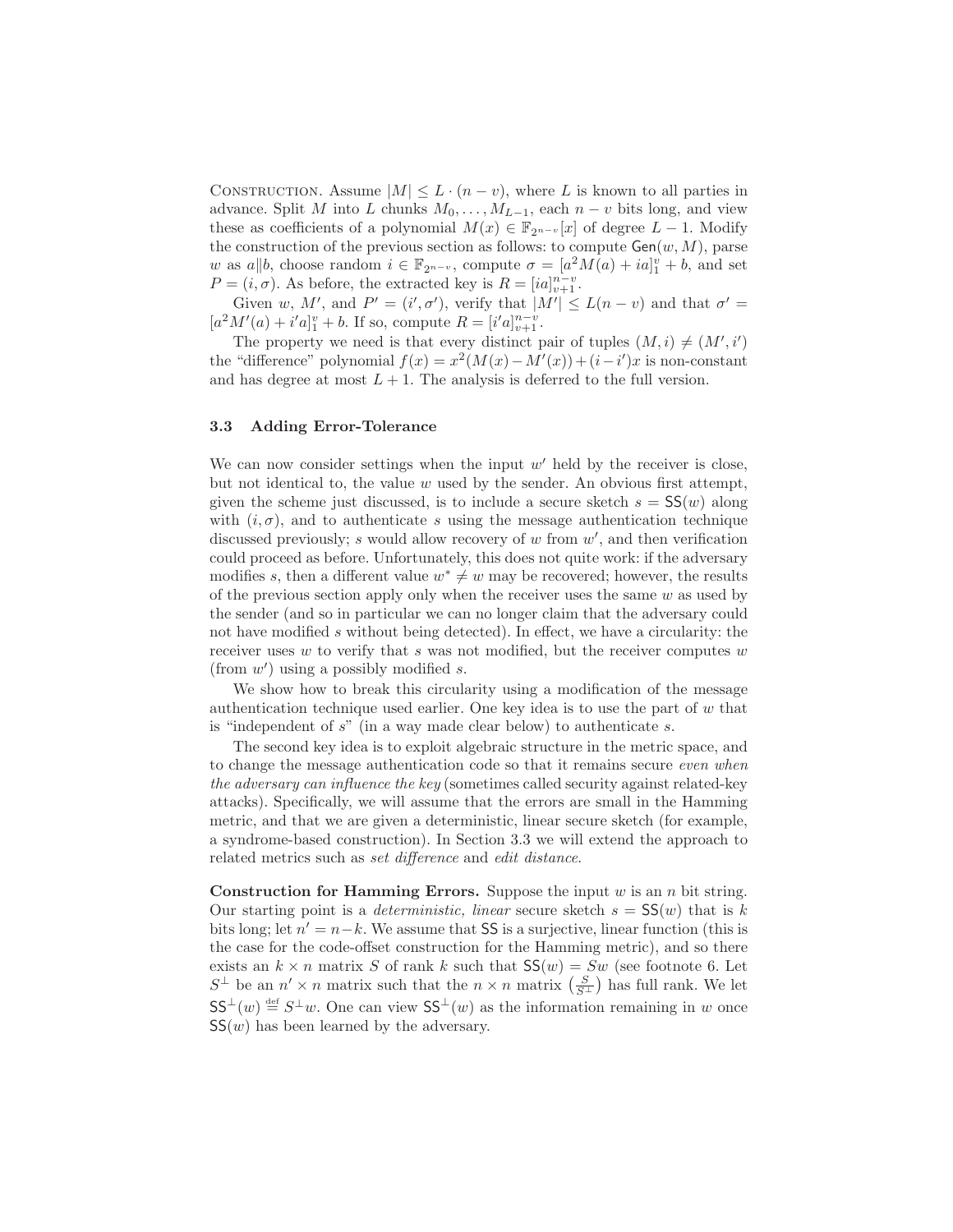$Gen(w)$ : 1. Set  $s = SS(w)$ ,  $c = SS^{\perp}(w)$ - Parse c as  $a||b$  with  $|a| = n' - v$  and  $|b| = v$ - Let  $L = 2\lceil k/(2(n'-v)) \rceil$ . Pad s with 0s to length  $L(n'-v)$ . Parse s as  $s_{L-1}||s_{L-2}|| \dots ||s_0$ , for  $s_i \in GF(2^{n'-v})$ . 2. Select  $i \leftarrow GF(2^{n'-v})$ - Define  $f_{s,i}(x) = x^{L+3} + x^2(s_{L-1}x^{L-1} + s_{L-2}x^{L-2} + \cdots + s_0) + ix$ 3. Set  $\sigma = [f_{s,i}(a)]_1^v + b$  and output  $R = [ia]_{v+1}^{n'-v}$  and  $P = (s,i,\sigma)$ .

To reproduce R given w' and  $P' = (s', i', \sigma')$ , first compute  $w^* = \textsf{SRec}(w', s')$ ; make sure  $SS(w^*) = s'$  and  $dis(w^*, w') \leq t$  (if not, output  $\perp$ ). Let  $c' = SS^{\perp}(w^*)$ ; parse c' as  $a' \parallel b'$ . Compute  $\sigma^*$  as above using  $s', a', b', i'$ , and check that this matches the value  $\sigma'$  received. If so, output  $R = [i'a']_{v+1}^{n'-v}$ , else output  $\perp$ .

The polynomial  $f_{s,i}$  defined above differs from the message authentication technique in the previous section only in the leading term  $x^{L+3}$  (and the forcing of L to be even). It has the property that for any pair  $(s', i') \neq (s, i)$ , and for any fixed offset  $\Delta_a$ , the polynomial  $f_{s,i}(x) - f_{s',i'}(x + \Delta_a)$  is a non-constant polynomial of degree at most  $L + 2$  (this is easy to see for  $\Delta_a = 0$ ; if  $\Delta_a \neq 0$ , then the leading term is  $((L+3) \mod 2) \Delta_a x^{L+2}$ . In our analysis, we use the linearity of the scheme to understand the offset  $\Delta_a = a' - a$ , and conclude that the adversary succeeds only if she can guess the last v bits of  $f_{s,i}(x) - f_{s',i'}(x + \Delta_a)$ , which happens with low probability. Note that this definition of  $f_{s,i}$  amounts to a message authentication code (MAC) provably secure against a class of related key attacks where the adversary Eve can force the receiver to use a key shifted by an offset of Eve's choice. We obtain:

**Theorem 2.** Let  $|w| = n$ . Assume SS is an  $(m, m - k, t)$ -secure sketch for the Hamming metric. Then for an appropriate setting of v, the above construction is an  $(m, \ell, t, \varepsilon, \delta)$ -weakly robust fuzzy extractor for any  $m, \varepsilon, \delta, \ell \geq 0$  satisfying  $\ell \leq 2m-n-k-2t\log(\frac{en}{t})-2\log(\frac{n}{\varepsilon^2\delta})-O(1)$ . It is an  $(m,\ell,t,\varepsilon,\delta)$ -strongly robust extractor when  $l \leq \frac{1}{3}(2m-n-k-2t\log(\frac{en}{t})-2\log(\frac{n}{\epsilon^2\delta})) - O(1)$ .

The proof of this theorem is deferred to the full version. We briefly discuss the parameters in the statement. In the weakly robust case, the bound on  $\ell$ differs in two large terms from the errorless bound  $2m - n$  (assuming, say, that  $\varepsilon,\delta=2^{-o(n)}$ ). First, we lose the length of the sketch k. This is not surprising, since we need to publish the sketch in order to correct errors.<sup>7</sup> The second term  $2t(\log \frac{en}{t})$  is also easy to explain, although it appears to be a technicality arising from our analysis. Our analysis essentially starts by giving the attacker the error pattern  $\Delta = w' \oplus w$  "for free", which in the worst case can reduce the minentropy  $w$  by the logarithm of volume of the Hamming ball of radius  $t$ . This logarithm is at most  $t \log \frac{en}{t}$ . Our analysis can, in fact, yield a more general

<sup>&</sup>lt;sup>7</sup> In fact, a more naive construction would lose  $2k$ , since the sketch reduces the minentropy m by k, and blindly applying the errorless bound  $2m - n$  would double this loss. The use of  $SS^{\perp}$  is precisely what allows us not to lose the value k twice.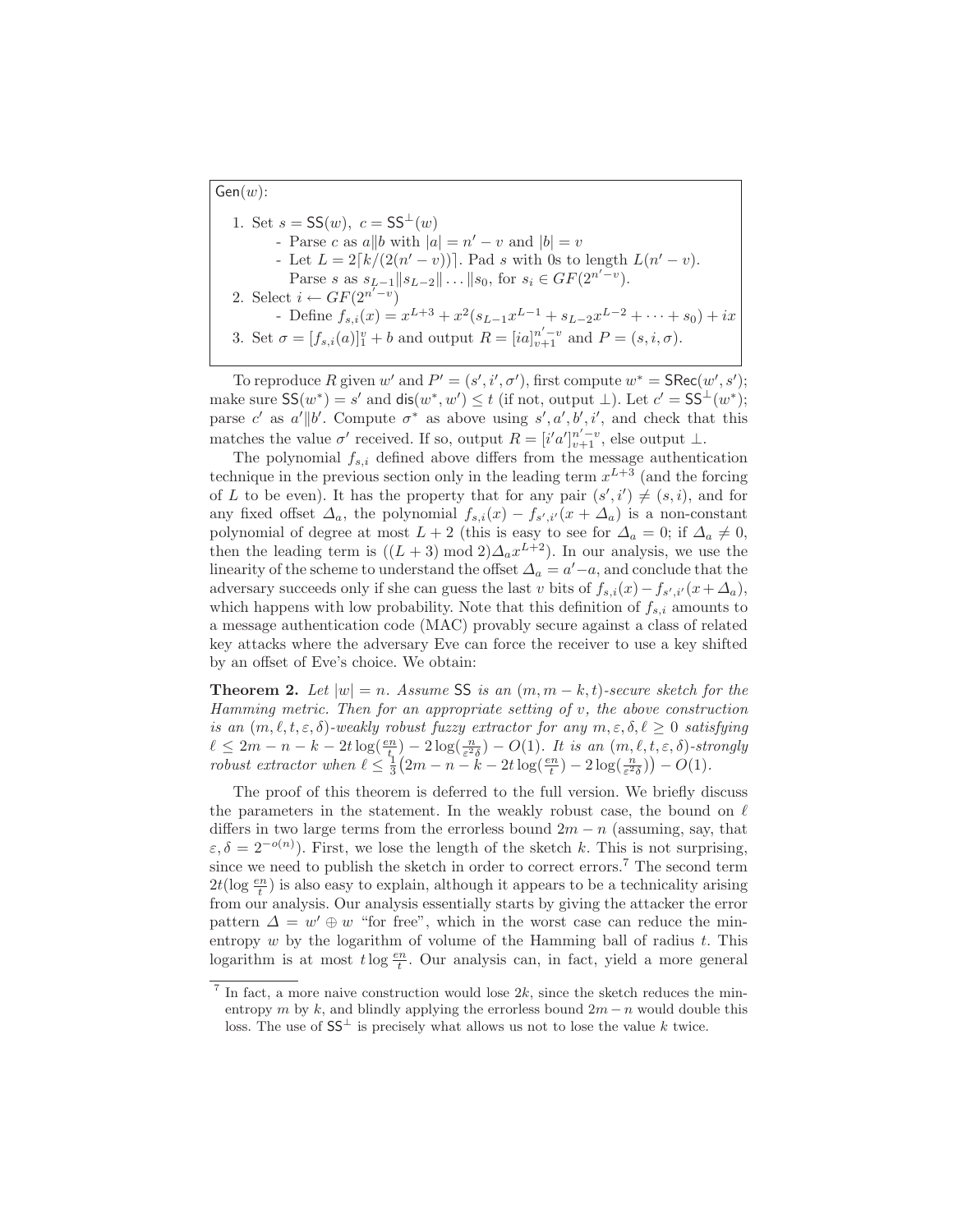result: if  $\hat{m} = \widetilde{\mathbf{H}}_{\infty}(W | \Delta)$ , then  $2(m - t \log \frac{en}{t})$  in the above bounds on  $\ell$  simply gets replaced with  $2m$ . For instance, when knowing the error pattern  $w' \oplus w$ does not reduce the entropy of  $w$  (say, the errors are independent of  $w$ , as in the work of Boyen [Boy04]), then the term  $2t \log \frac{en}{t}$  disappears from the bounds.

The analysis gives away  $\Delta$  since we can then use the linearity of the sketch to conclude that the adversary knows the difference between the original input w and the value  $w^*$  that Rep( $w', \tilde{P}$ ) reconstructs. This means she knows  $\Delta_a =$  $a'-a$ , and we can use the properties of  $f_{s,i}$  to bound the forgery probability.

Extensions to Other Metrics. The analysis of the previous section relies heavily on the linearity of the secure sketch used in the protocol and on the structure of the Hamming space. We briefly indicate how it can be extended to two seemingly different metric spaces.

In the set difference metric, inputs in  $W$  are sets of at most  $r$  elements in a large universe  $[N] = \{1, ..., N\}$ , and the distance between two sets is the size of their symmetric difference. This is geometrically identical to the Hamming metric, since one can represent sets as characteristic vectors in  ${0,1}^N$ . However, the efficiency requirement is much stricter: for set difference, we require that operations take time polynomial in the description length of the inputs, which is only  $r \log N$ , not N.

In order to extend the analysis of the previous section to handle this different representation of the input, we need a pair of functions  $SS(), SS^{\perp}()$  that take sets and output bit strings of length k and  $(r \log N) - k$ , respectively. A set w of size up to r should be unique given the pair  $(SS(w), SS^{\perp}(w))$ , and the functions should possess the following linearity property: the addition or removal of a particular element to/from the set should correspond to adding a particular bit vector to the output. The SS() function of the BCH secure sketch of Dodis et al. [DORS06] (called "PinSketch") is, in fact, linear; it outputs t values of  $\log N$  bits each in order to correct up to t errors, thus producing sketches of length  $k = t \log N$ . For  $SS^{\perp}$ (), we can use the last  $r - t$  values computed by PinSketch with error parameter r. Since  $N$  is large,  $t \log N$  is a good upper bound on the logarithm of the volume of the ball of radius t. We obtain the following statement, proved in the full version:

Corollary 1. For any  $r, m, t, \varepsilon, \delta$ , there exists a weakly robust fuzzy extractor for set difference over sets of size up to r in  $[N]$  with extracted key length  $\ell=$  $2m - (r + 3t) \log N - O(\log(\frac{r \log N}{\varepsilon \delta}))$ , and a strongly robust extractor with  $\ell = \frac{1}{3} (2m - (r + 3t) \log N) - O(\log(\frac{r \log N}{\varepsilon \delta})).$ 

In the *edit metric*, inputs are strings over a small alphabet and distance is measured by the number of insertions and deletions required to move between strings. Dodis *et al.* defined a weak notion of a metric embedding<sup>8</sup> sufficient for key agreement and showed that the edit metric can be embedded into set difference with relatively little loss of entropy [DORS06, Lem. 7.3]. In our protocols,

<sup>&</sup>lt;sup>8</sup> Roughly, a embedding of a metric space  $\mathcal{M}_1$  into another space  $\mathcal{M}_2$  is an efficiently computable function  $\psi : \mathcal{M}_1 \to \mathcal{M}_2$  which preserves distances approximately.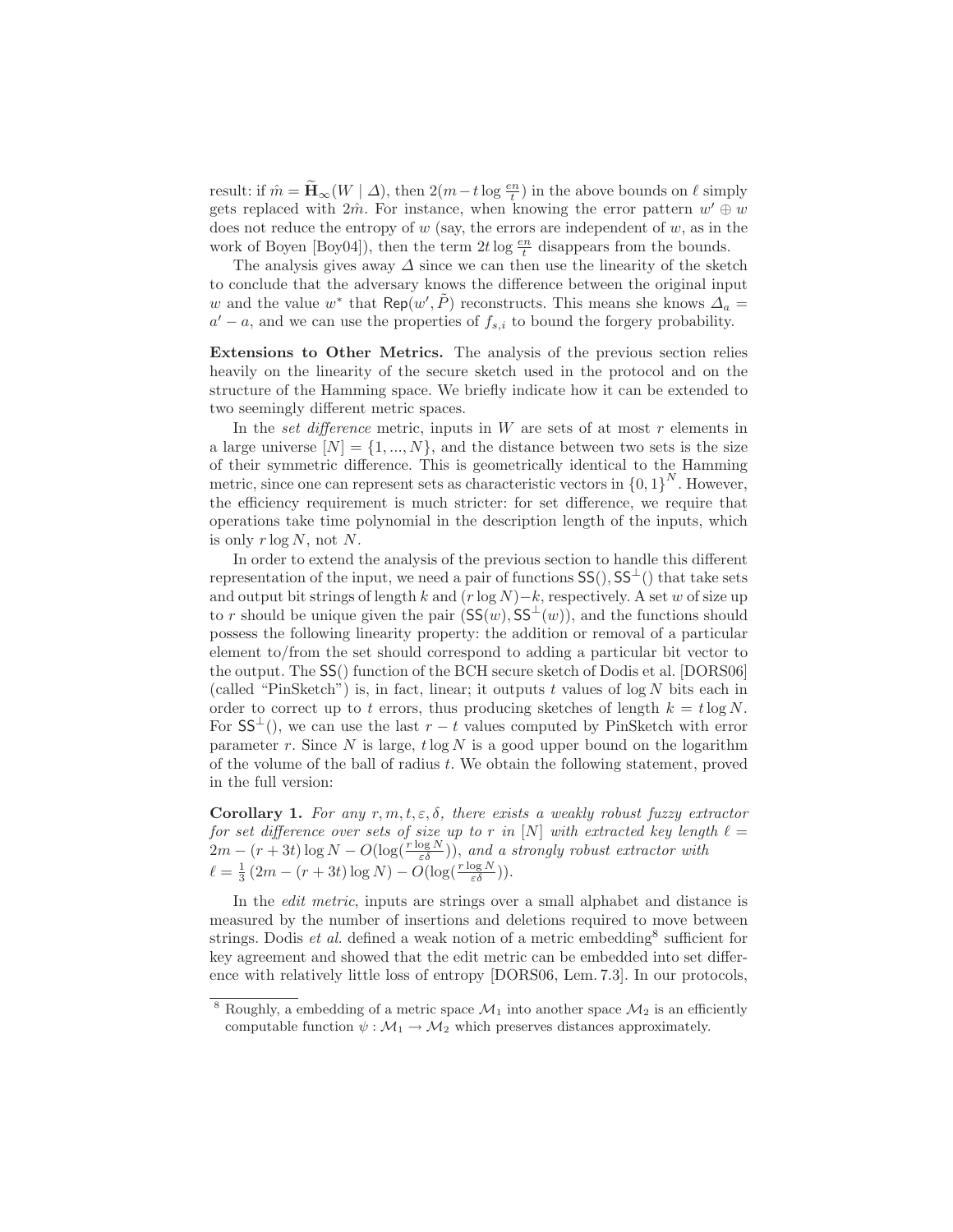we can use embeddings along the lines of [DORS06] provided they are *determin*istic. The analysis then works as before, except it is applied to the embedded string  $\psi(w)$  (the same idea may not work for randomized embeddings since  $\psi(w)$ ) may then depend on  $\hat{P}$ ). The embedding of [DORS06] is indeed deterministic, and we obtain the following (for exact constants, see [DORS06, Thm 7.4]):

**Corollary 2.** For any  $m > n/2$ , there exists a robust fuzzy extractor tolerating  $t = \Omega(n \log^2 F / \log^2 n)$  edit errors in  $[F]^n$  which extracts a key of length  $\ell =$  $\Omega(n \log F)$  with parameters  $\varepsilon, \delta = 2^{-\Omega(n \log F)}$ .

# 4 Keyed Robust Fuzzy Extractors and Their Applications

In this section we show that the addition of a very short secret key SK allows us to achieve considerably better parameters when constructing keyed robust fuzzy extractors. The parameters are optimal up to constant factors.

To motivate our construction, let us recall the naive transformation from regular fuzzy extractors to keyed robust fuzzy extractors discussed in Section 2. Suppose we start from the generic construction of a fuzzy extractor:  $P = (s, i)$ , where  $s \leftarrow \mathsf{SS}(w)$ , and  $R = \mathsf{Ext}(w; i)$  where  $\mathsf{Ext}$  is a strong extractor. In an attempt to make this construction robust, we set  $\mathsf{SK} = \mu$  and  $\sigma = \mathsf{MAC}_{\mu}(s, i)$ , and redefine P to also include the tag  $\sigma$ . The problem is that the value  $\sigma$  allows the attacker to distinguish the real key  $\mu$  from a random key  $U_{|\mu|}$ , since the attacker knows the authenticated message  $(s, i)$ . Thus this scheme fails to meet the extraction requirement (Def. 7).

We can change the scheme to avoid this. First, note that Rep must recover the input  $w = \text{Rec}(w', s)$  before computing R. Thus, we can add w to the authenticated message without sacrificing the correctness of the scheme: that is, set  $\sigma = \text{MAC}_{\mu}(w, s, i)$ . This does not strengthen the robustness property (Def. 6), which was already satisfied by the naive scheme. However, it does help satisfy extraction (Def. 7). In the naive scheme the attacker  $A$  knows the message  $(s,i)$  we are authenticating. In contrast, W has high entropy from  $\mathcal{A}$ 's point of view, even given  $SS(W)$  and R (for appropriate parameters). Thus, to make the pair  $(P, R)$  independent of  $SK = \mu$ , it suffices to construct *information-theoretic* MACs whose key  $\mu$  looks independent from the tag, as long as the authenticated message has high min-entropy. In other words, if we can ensure that the MAC is simultaneously a strong randomness extractor, we can solve our problem.

#### 4.1 Extractor-MACs

**Definition 8.** A family of functions  $\{MAC_{\mu} : \{0,1\}^{\tilde{n}} \rightarrow \{0,1\}^{\tilde{v}}\}$  is a strong  $(\tilde{m}, \varepsilon, \delta)$ -extractor-MAC if it is simultaneously a strongly  $\delta$ -secure one-time MAC (Def. 3) and a  $(\tilde{m}, \varepsilon)$ -strong extractor (Def. 2, where the key  $\mu$  is the seed).  $\diamondsuit$ 

We can construct extractor-MACS with (essentially optimal) key length  $O(\log \tilde{n} + \log (\frac{1}{\varepsilon}) + \log (\frac{1}{\delta}))$ . The idea is to modify the "AU" extractor construction of Srinivasan and Zuckerman [SZ99] so that it is also MAC.

Before giving an optimal construction, note that pairwise independent hash functions are simultaneously (strong) one-time MACs and strong extractors.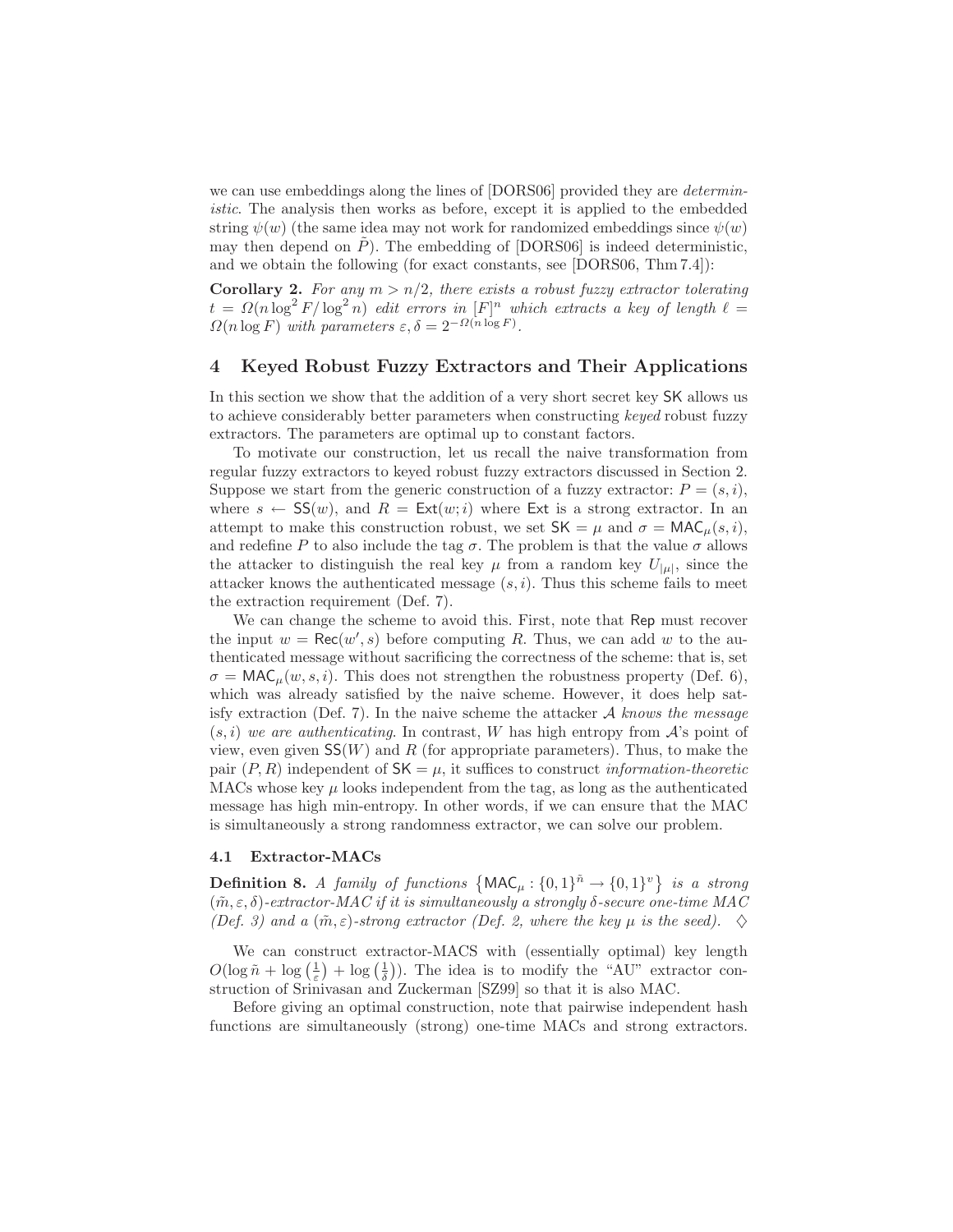For example, consider the function family  $f_{a,b}(x) = [ax]_1^v + b$ , where  $a \in \mathbb{F}_{2^u}$ ,  $b \in \mathbb{F}_{2^v}$ , and  $[ax]_1^v$  denotes the truncation of ax to the first v bits. This is pairwise independent [CW79], and gives an extractor-MAC with key length  $u +$  $v = \tilde{n} + \log(\frac{1}{\delta})$ . The key length needed to authenticate a u-bit message is  $\kappa = u + v = u + \log\left(\frac{1}{\delta}\right)$ , which is rather large. However, we can reduce the key length by first reducing the size of the input using almost-universal hashing.

Specifically, let  $\{p_\beta\}$  be a  $(\delta \varepsilon^2/2)$ -almost-universal hash family mapping  $\tilde{n}$ bits to u bits, and compose it with a pair-wise independent family  $\{f_{\alpha}\}\$ from u to v bits, where  $v = \log(\frac{1}{\delta}) + 1$ . That is, set  $\mathsf{MAC}_{\alpha,\beta}(w) = p_{\beta}(f_{\alpha}(w))$ . By Lemma 2,  ${MAC_{\alpha,\beta}}$  is a strong  $\delta$ -secure MAC, since  $\delta \epsilon^2/2 + 2^{-v} \leq \delta$ . Furthermore, composing  $\delta_1$ - and  $\delta_2$ -almost universal families yields a  $(\delta_1+\delta_2)$ -almost-universal family. Thus  $\{MAC_{\alpha,\beta}\}\$ is  $(1 + \varepsilon^2)2^{-\nu}$ -almost-universal. By the left-over hash lemma (Lemma 1), it is a  $(m, \varepsilon)$ -extractor with  $m = v + 2 \log(\frac{1}{\varepsilon})$ .

It remains to set  $u$  so that we can construct a convenient almost universal hash family  $\{p_\beta\}$ . We can use a standard polynomial-based construction, also used in previous sections. The key  $\beta$  is a point in  $\mathbb{F}_{2^u}$ , and the message x is split into  $c = \tilde{n}/u$  pieces  $(x_1, \ldots, x_c)$ , each of which is viewed as an element of  $\mathbb{F}_{2^u}$ . Now, set  $p_\beta(x_1 \dots x_c) = x_c \beta^{c-1} + \dots + x_2 \beta + x_1$ . This family is  $c/2^u$ -almost universal with key length u. We can set  $u = v + \log(\frac{\tilde{n}}{2\epsilon^2}) = 2 \log(\frac{1}{\epsilon}) + \log(\frac{1}{\delta}) +$  $\log \tilde{n} - 1$  to make  $c/2^u < \delta \varepsilon^2/2$ . This gives key length  $u + 2v$ , and we obtain:

**Theorem 3.** For any  $\delta, \varepsilon$  and  $\tilde{m} \ge \log\left(\frac{1}{\delta}\right) + 2\log\left(\frac{1}{\varepsilon}\right) + 1$ , there exists a  $(\tilde{m}, \varepsilon, \delta)$ extractor-MAC with key length  $\kappa = 2 \log \tilde{n} + 3 \log (\frac{1}{\delta}) + 4 \log (\frac{1}{\varepsilon})$  and tag length  $v = \log(\frac{1}{\delta}) + 1.$ 

#### 4.2 Building Keyed Robust Fuzzy Extractors

We now apply the extractor-MACs to build keyed robust fuzzy extractors for M (which we assumed for simplicity is  $\{0,1\}^n$ ). We start with a generic construction and set the parameters below.

Assume (SS, SRec) is a  $(m, \tilde{m}, t)$ -secure sketch with sketch length k, Ext is a strong  $(\tilde{m} - \log(\frac{1}{\varepsilon}), \varepsilon)$ -extractor having a seed i of length d and an output of length  $\ell$ , and MAC is a  $(\tilde{m} - \ell - \log(\frac{1}{\varepsilon}), \varepsilon, \delta)$ -extractor-MAC from  $\tilde{n} = n + k + d$ bits to v bits having a key  $\mu$  of length  $\kappa$ . We now define a keyed robust fuzzy extractor with secret key  $SK = \mu$ :

- Gen<sub>u</sub> $(w)$ : compute sketch  $s \leftarrow SS(w)$ , sample i at random, set key  $R =$ Ext $(w, i)$ , tag  $\sigma = \text{MAC}_{\mu}(w, s, i)$ ,  $P = (s, i, \sigma)$  and output  $(R, P)$ .
- Rep<sub> $\mu$ </sub> $(w', (s', i', \sigma'))$ : Let  $\bar{w} = \textsf{SRec}(w', s')$ . If  $\textsf{MAC}_{\mu}(\bar{w}, s', i') = \sigma'$ , then  $R =$  $\textsf{Ext}(\bar{w};i)$ ; else  $R = \perp$ .

**Theorem 4.** The above construction is a  $(m, \ell, t, 4\varepsilon, \delta)$ -robust keyed fuzzy extractor, which uses a secret key SK of length  $\kappa$  and outputs public information P of length  $k + d + v$ .

The proof of this Theorem is given in the full version. We remark that if Lemma 1 (resp. Theorem 3) is used to instantiate the extractor Ext (resp. extractor-MAC MAC) above, then a  $(\tilde{m}, \varepsilon)$ -extractor (resp.  $(\tilde{m} - \ell, \varepsilon, \delta)$ -extractor-MAC) is sufficient for Theorem 4 to hold. We also note that a variant of this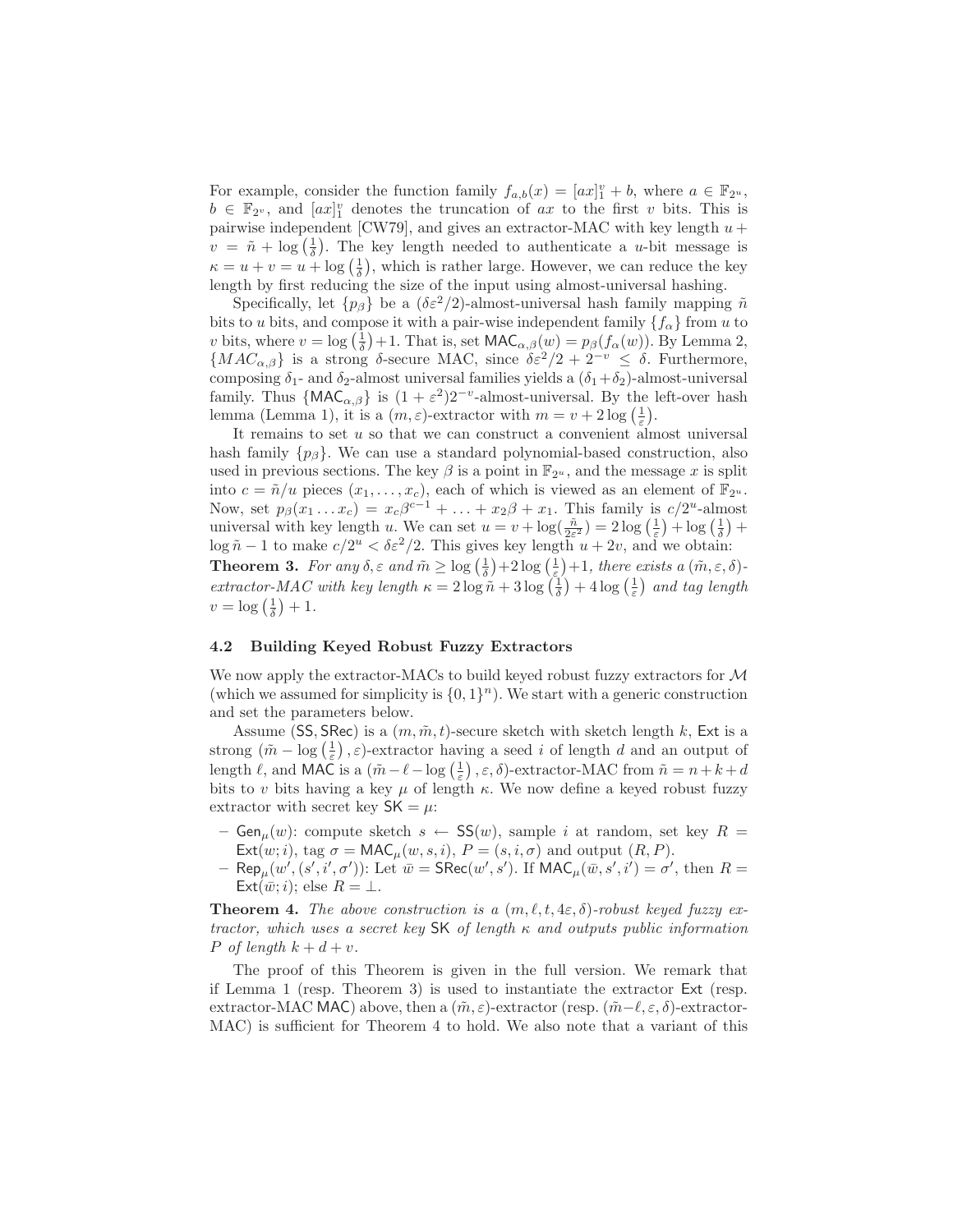construction (whose security is proven analogously) would move the extractor seed *i* into the secret key SK. Namely, set  $SK = (\mu, i)$ ,  $\sigma = MAC_{\mu}(w, S)$  and  $P = (S, \sigma)$ . The main advantage of this variant is that the scheme becomes noninteractive in the case of no errors (i.e.,  $t = 0$ ). However, in order to keep the length of SK low one must use considerably more complicated strong extractors than those given in Lemma 1.

The Price of Authentication. We compare the parameters of Theorem 4 to the original (non-robust, non-keyed) constructions of [DORS06]. First, note that the choice of a sketch and strong extractor can be done in the same manner as for non-robust fuzzy extractors. For concreteness, assume we use almost-universal hash functions as extractors, and let us now apply Theorem 3 to choose the extractor-MAC. Then the secret key SK is the just the MAC key  $\mu$ , which has length  $\kappa = 2 \log \tilde{n} + 3 \log \left( \frac{1}{\delta} \right) + 4 \log \left( \frac{1}{\varepsilon} \right)$ . This is  $2 \log n + 3 \log \left( \frac{1}{\varepsilon} \right) + 4 \log \left( \frac{1}{\varepsilon} \right) + O(1)$ when  $d, k = O(n)$ . Second, recall from Theorem 3 that the extractor-MAC is a good extractor as long as its min-entropy threshold  $\tilde{m}-\ell$  is at least  $v+2\log\left(\frac{1}{\varepsilon}\right)$  =  $1 + \log\left(\frac{1}{\delta}\right) + 2\log\left(\frac{1}{\varepsilon}\right)$ . We get security as long as  $\ell \leq \tilde{m} - 2\log\left(\frac{1}{\varepsilon}\right) - \left(\log\left(\frac{1}{\delta}\right) + \frac{1}{\varepsilon}\right)$ 1). Compared with non-robust extractors, which required  $\ell \leq \tilde{m} - 2 \log \left( \frac{1}{\varepsilon} \right)$ [DORS06], the keyed, robust construction loses at most  $\log\left(\frac{1}{\delta}\right) + 1$  bits in the possible length of the extracted key. Finally, the length of the public information P increases by the (short) tag length  $v = \log \left(\frac{1}{\delta}\right) + 1$ . Overall, the parameters remain similar to the corresponding "non-robust" case.

#### 4.3 Application to the Bounded Storage Model with Errors

We briefly recall the key elements of the bounded storage model (BSM) with errors [Din05,DS05], concentrating only on the stateless variant of [DS05]. Our discussion will be specific to Hamming errors.

In the bounded storage model, the parties (say, Alice and Bob) have a longterm secret key sk, and at each period j have access to two noisy versions  $X_j$  and  $X'_{j}$  of a very long random string  $Z_{j}$  (of length N). Both the honest parties and the attacker  $A$  are limited in storage to fewer than  $N$  bits. More specifically,  $A$ can look at  $Z_j$  and store any  $\gamma N$  bits of information about  $Z_j$ , for  $\gamma < 1$  (so that on average  $Z_j$  has entropy about  $(1 - \gamma)N$  from her point of view). The honest parties are also limited in their storage, but they can use their shared key to gain an advantage. For example, in "sample-and-extract" protocols [Vad04], one part of the shared key consists of a key sam for an oblivious sampler [BR94,Vad04]. Roughly, sam specifies n secret physical bits of  $X_j/X'_j$  which Alice and Bob will read, obtaining *n*-bit substrings  $W_j$  and  $W'_j$ . The properties of the sampler ensure that (a) with high probability  $W_j$  and  $W'_j$  are still close (i.e., within Hamming distance  $t$  from each other); and (b) with high probability,  $A$  still has some uncertainty (min-entropy  $m \approx (1 - \gamma)n$ ) about  $W_j$  and  $W'_j$ .

This setup is quite similar to the setting of keyed robust fuzzy extractors, and provides a natural application for them. Alice and Bob can use part of the shared secret as a key SK for the robust fuzzy extractor; she can then run  $\mathsf{Gen}_{\mathsf{SK}}(W_i)$  to obtain  $(P_j, R_j)$  and send  $P_j$  to Bob. Bob can run Rep<sub>SK</sub> to (hopefully) get either the key  $R_j$  or  $\perp$ , an indication that Alice's message was modified in transmission.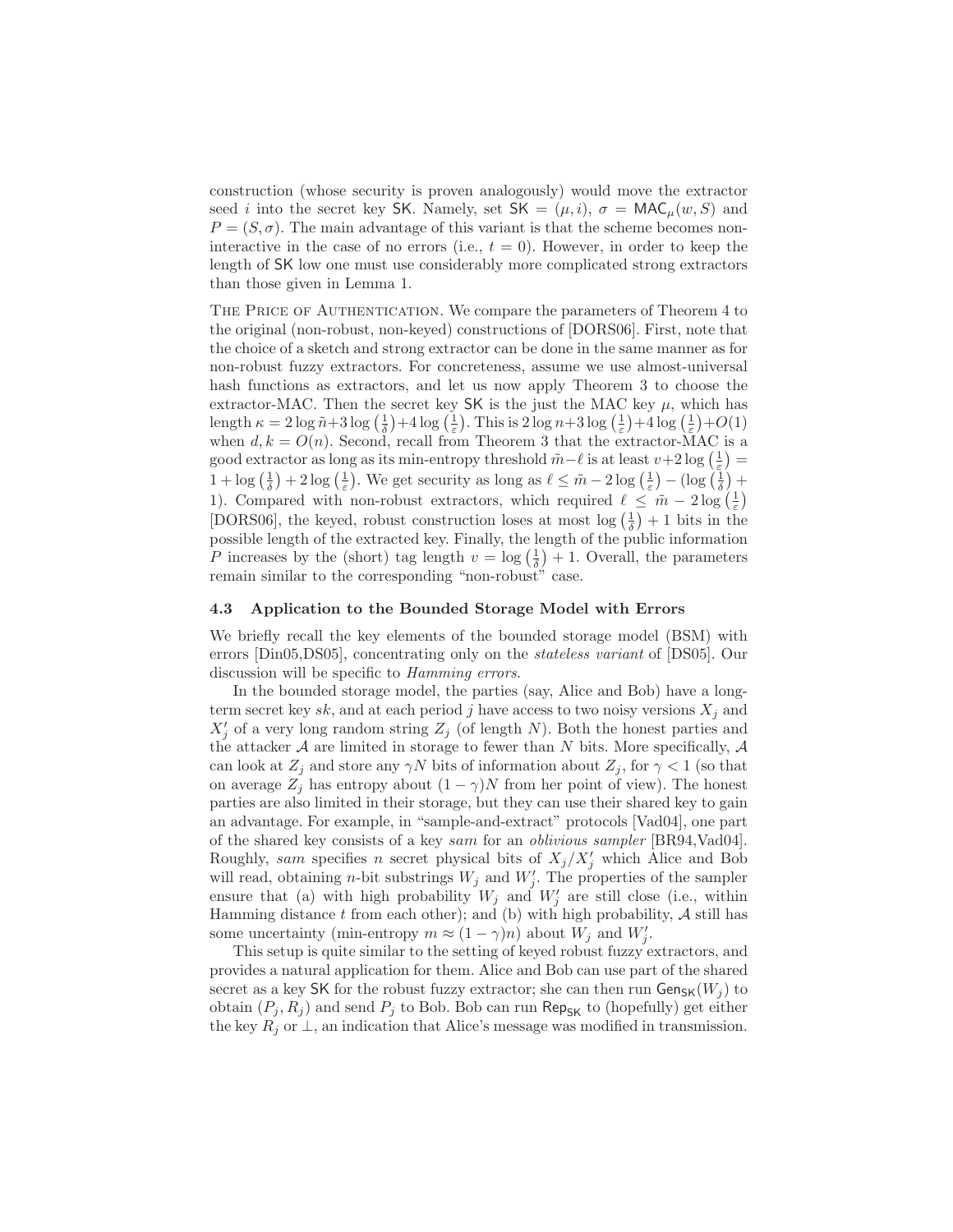However, there is a subtle difference between the setting of the keyed robust extractors induced by the BSM and the setting we considered so far, which already causes difficulties even in the case of authenticated channels [DS05]. In our model, discussed in Section 2, the  $(t, m)$ -correlated pairs  $(W_j, W'_j)$  were arbitrary but fixed a priori. In contrast, in the BSM  $A$  can adaptively choose her storage function at each period, based on what was seen so far, and therefore affect the specific (still high-entropy) conditional distribution of each sampled  $W_j$ . In particular, if the public values  $P_j$  seen by A could reveal something about the long-term key  $sk = (sam, SK)$ , then Eve can affect the conditional distribution of the subsequent  $W_j$  in a manner dependent on sk, making it unsound to reuse sk in the future.

On a positive side, our definition of keyed robust extractors (Def. 7) was strong enough to ensure that the public value  $P$  is statistically independent from the key SK (meaning it is safe to reuse SK). On a negative side, it still allowed the value  $P$  to depend on the *distribution of*  $W$  (which, in turn, depends on the sampling key sam), making it insufficient for reusing the sampling key sam. And this is precisely why for this application of keyed robust extractors we will need the enhanced notion of *strongly secure* keyed robust extractors mentioned in Def. 7. Namely, the public value  $P$  not only hides the secret key SK, but even the distribution of W:  $(SK, R, P) \approx_{\varepsilon} (U_{|SK|}, U_{\ell}, U_{|P|})$ . A similar argument to the authenticated case of [DS05] shows that strongly secure keyed robust extractors are sufficient to solve the unauthenticated setting. Thus, we turn to constructions of such robust extractors.

Strongly Secure Keyed Robust Extractors. Examining the keyed construction in Theorem 4, we see that the only place where the value  $P = (S, I, \sigma)$ depends on the distribution of W is when computing the sketch  $S \leftarrow SS(W)$ . Indeed, the seed I is chosen at random, and the value  $\sigma = \text{MAC}_{\mu}(W, S, I)$  looks random by the properties of the extractor-MAC. Thus, to solve our problem we only need to build an  $(m, \tilde{m}, t)$ -secure sketch SS such that  $SS(W)$  is statistically close to uniform whenever W has enough min-entropy:  $SS(W) \approx_{\varepsilon} U_{|SS(W)|}$  (notice, such sketches can no longer be deterministic). Luckily, such (probabilistic) sketches, called  $(m, \tilde{m}, t, \varepsilon)$ -extractor-sketches (or "entropically-secure" sketches) were studied by Dodis and Smith [DS05], since they were already needed to solve the noisy BSM problem even in the authenticated channel case. In particular, [DS05] built extractor-sketches for the binary Hamming metric whose parameters were only a constant factor worse than those of regular sketches.

**Theorem 5 ([DS05]).** For any min-entropy  $m = \Omega(n)$ , there exists efficient  $(m, \tilde{m}, t, \varepsilon)$ -extractor-sketches for the Hamming metric over  $\{0, 1\}^n$ , where  $\tilde{m}$ , t and  $\log\left(\frac{1}{\varepsilon}\right)$  are all  $\Omega(n)$ , and the length of the sketch is  $O(n)$ .

Returning to the construction of strongly secure, keyed robust extractors, we observe that Theorem 4 indeed yields such extractors (with error  $5\varepsilon$  instead of  $4\varepsilon$ ) if one uses  $(m, \tilde{m}, t, \varepsilon)$ -extractor-sketches in place of regular  $(m, \tilde{m}, t)$ -sketches. Combining this observation with Theorem 5, we obtain:

**Theorem 6.** For any min-entropy  $m = \Omega(n)$ , there exists efficient  $(m, \ell, t, \varepsilon, \delta)$ strongly secure, robust, keyed fuzzy extractor for the Hamming metric over  $\{0,1\}^n$ ,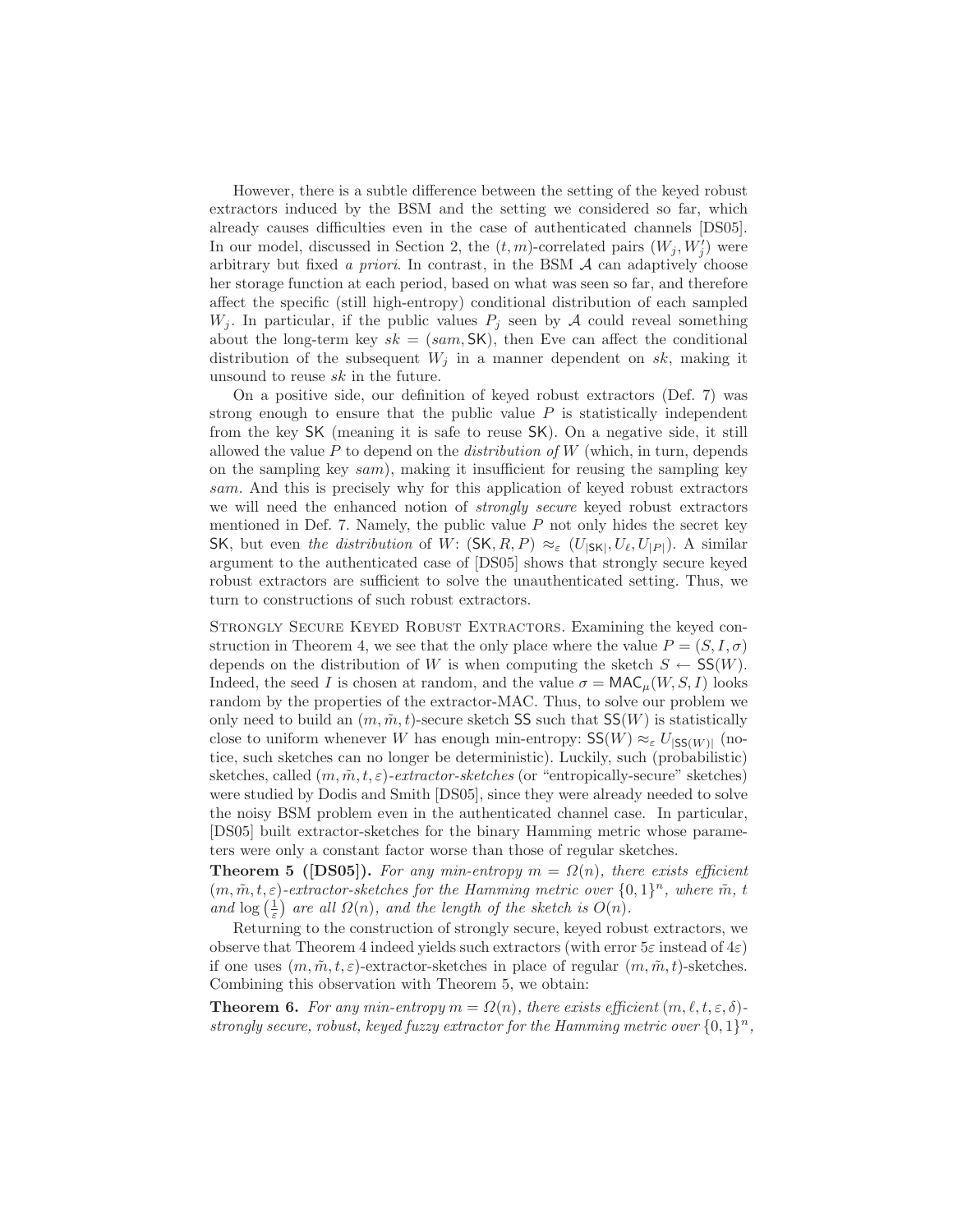which uses a secret key of length  $O(\log n + \log(\frac{1}{\varepsilon}) + \log(\frac{1}{\delta}))$ , tolerates  $t = \Omega(n)$ errors, extracts  $\ell = \Omega(n)$  bits, and has public information P of length  $O(n)$ .

Application to the BSM. As we stated, after Alice and Bob use the shared sampling key to obtain close  $n$ -bit strings  $W$  and  $W'$ , respectively, they will use a strongly secure, keyed, robust fuzzy extractor  $(Gen_{SK}, Rep_{SK})$  to agree on a session key  $R$  over an unauthenticated channel. To get a specific construction, we can use Theorem 6 above. In doing so, we see that the only difference between the resulting scheme and the solution of Dodis and Smith [DS05] (for the authenticated channel) is that Alice and Bob additionally share a (short) extractor-MAC key SK, and also append a (short) extractor-MAC of  $(W, S, I)$  to the public information  $(S, I)$  that Alice sends to Bob. Therefore, our construction retains the nearly optimal parameters of [DS05], while also adding authentication.

More specifically, assume  $N, \varepsilon, \delta$  are given. Since the number of read bits n can be chosen by Alice and Bob, it is convenient to specify the required number of extracted bits  $\ell$ , and choose n afterwards. Then we obtain a stateless protocol in the BSM model with Hamming errors satisfying: (1) key reuse (stateless) and everlasting security; (2) having shared secret key sk of size  $O(\log N + \log(\frac{1}{\varepsilon}) +$ log  $(\frac{1}{\delta})$ ; (3) having forgery probability at most  $\delta$  against active attacker; (4) having Alice and Bob read  $n = O(\ell)$  random bits W from the source and extract  $\ell$  bits R which are  $\varepsilon$ -close to uniform; (5) having Alice and Bob tolerate linear fraction of errors (i.e.,  $t = \Omega(n)$ ); and (6) having Alice send a single  $O(\ell)$ -bit message to Bob. All these parameters are optimal up to a constant factor.

Acknowledgments. We would like to thank Hoeteck Wee for his collaboration at the early stages of this work.

### References

- [ADR02] Y. Aumann, Y. Ding, and M. Rabin. Everlasting security in the bounded storage model. IEEE Trans. on Information Theory, 48(6):1668–1680, 2002.
- [BBCM95] C. H. Bennett, G. Brassard, C. Crépeau, and U. M. Maurer. Generalized privacy amplification. IEEE Trans. on Information Theory, 41(6), 1995.
- [BBR88] C. Bennett, G. Brassard, and J. Robert. Privacy amplification by public discussion. SIAM Journal on Computing, 17(2):210–229, 1988.
- [BDK<sup>+</sup>05] X. Boyen, Y. Dodis, J. Katz, R. Ostrovsky, and A. Smith. Secure remote authentication using biometric data. In EUROCRYPT 2005, Springer.
- [BMP00] V. Boyko, P. MacKenzie, and S. Patel. Provably-secure passwordauthenticated key exchange using Diffie-Hellman. In EUROCRYPT 2000.
- [Boy04] Xavier Boyen. Reusable cryptographic fuzzy extractors. In 11th ACM Conference on Computer and Communication Security. ACM, 2004.
- [BPR00] Mihir Bellare, David Pointcheval, and Phillip Rogaway. Authenticated key exchange secure against dictionary attacks. In EUROCRYPT 2000.
- [BR94] M. Bellare and J. Rompel. Randomness-efficient oblivious sampling. In 35th Annual Symposium on Foundations of Computer Science. IEEE, 1994.
- [Cré97] Claude Crépeau. Efficient cryptographic protocols based on noisy channels. In Advances in Cryptology—EUROCRYPT 97, volume 1233 of LNCS.
- [CW79] J.L. Carter and M.N. Wegman. Universal classes of hash functions. Journal of Computer and System Sciences, 18:143–154, 1979.